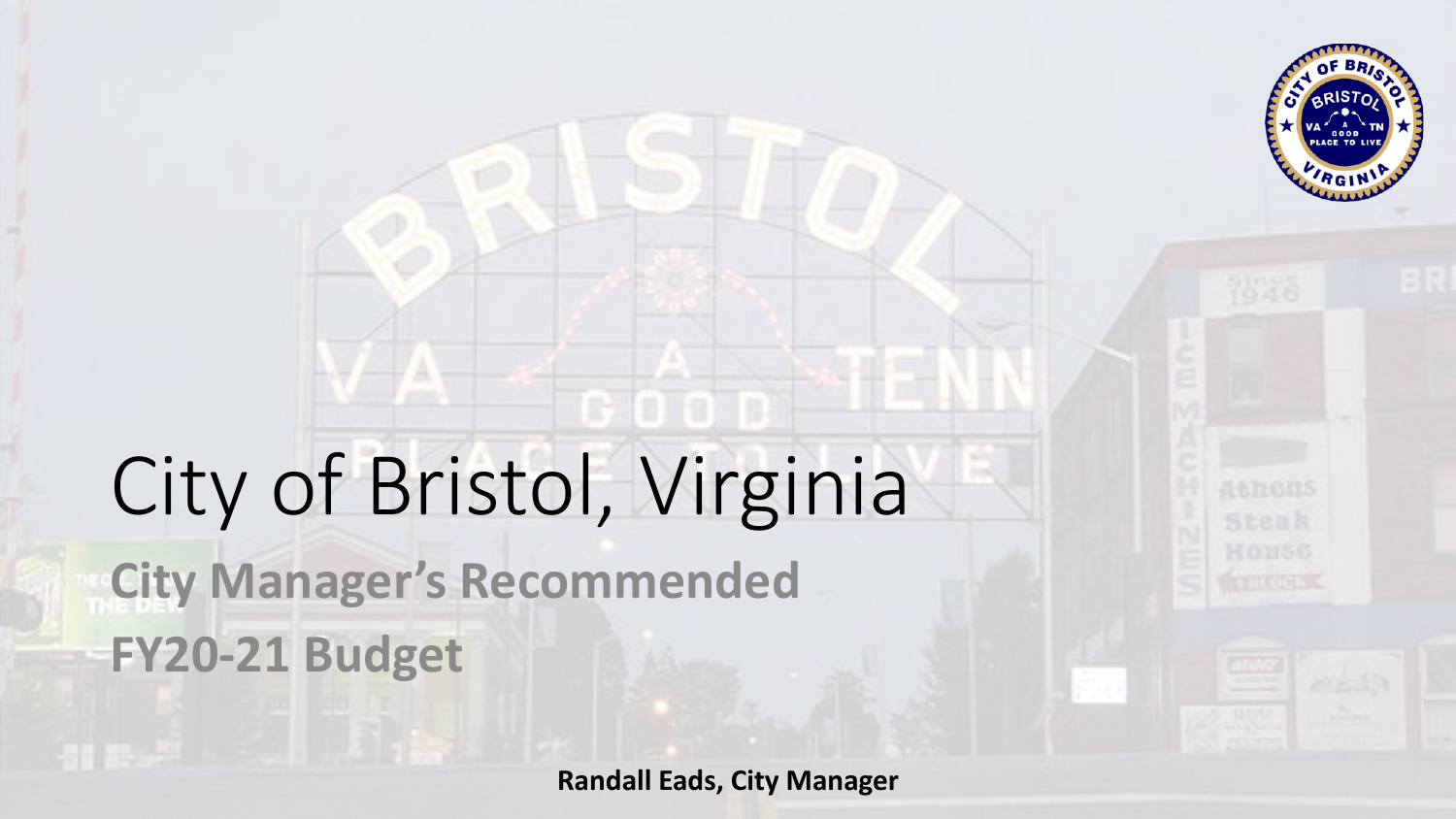#### Presentation Overview

- Statutory requirements
- Budget summary, all funds
- General fund summary
- Budget comparison and budget reduction summary
- Capital fund detail

THE DEW

• Financial policies and next steps

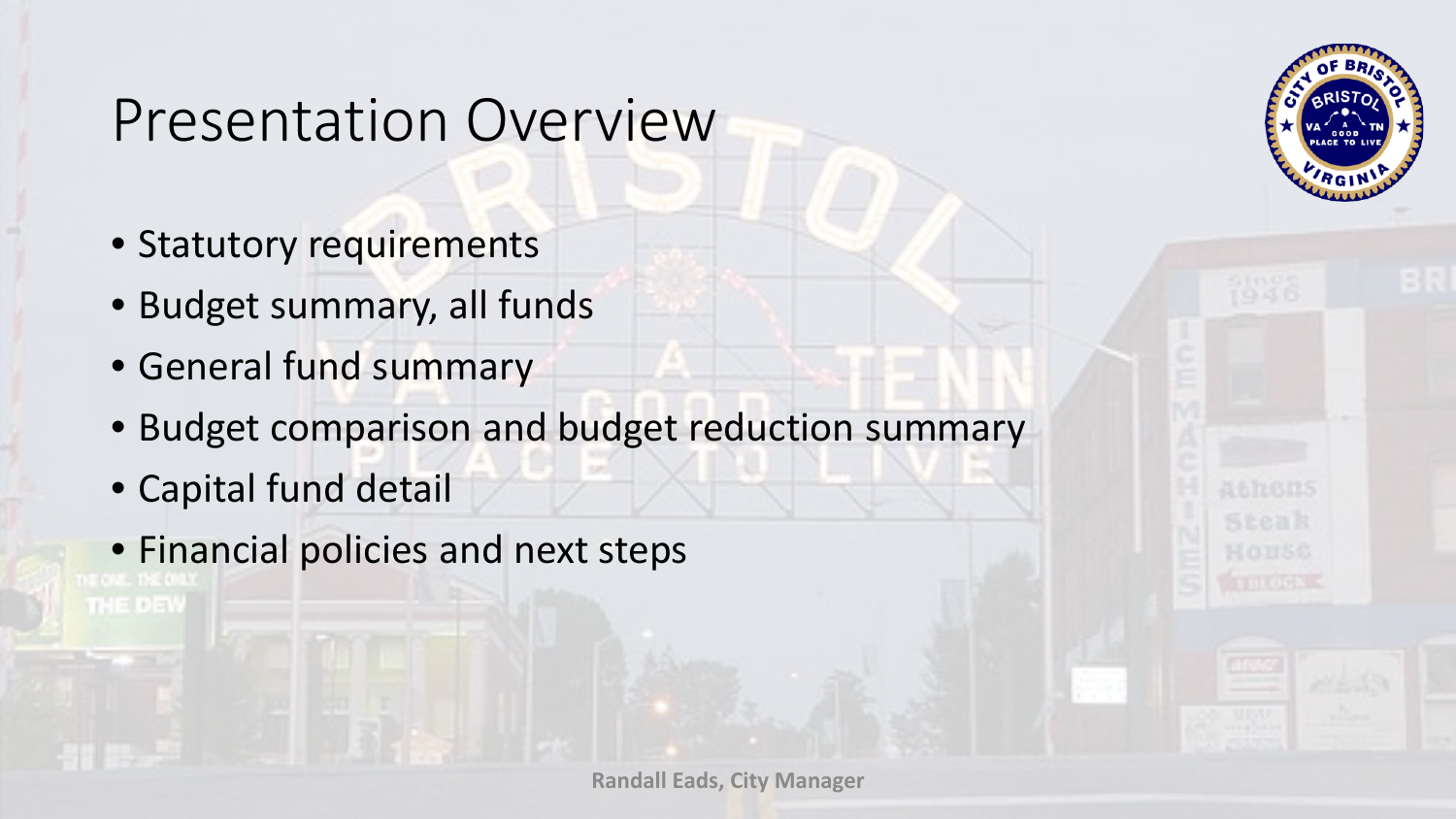

# Statutory requirements

**Randall Eads, City Manager**

THE DEW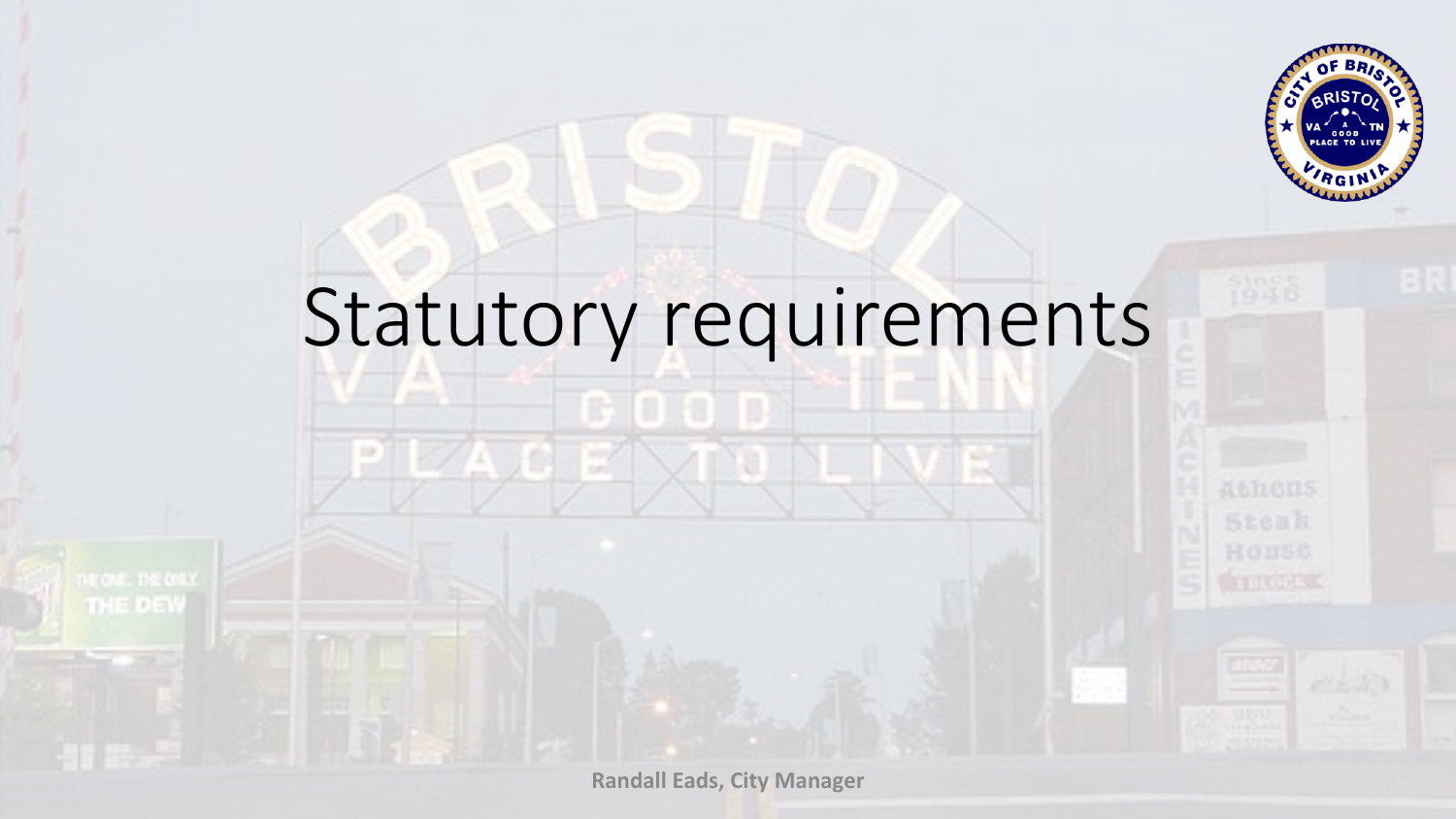

#### • § 15.2-2503. Budgets.

• *The governing body shall prepare and approve a budget for informative and fiscal planning purposes only, containing a complete itemized and classified plan of all contemplated expenditures and all estimated revenues and borrowings for the locality for the ensuing fiscal year.*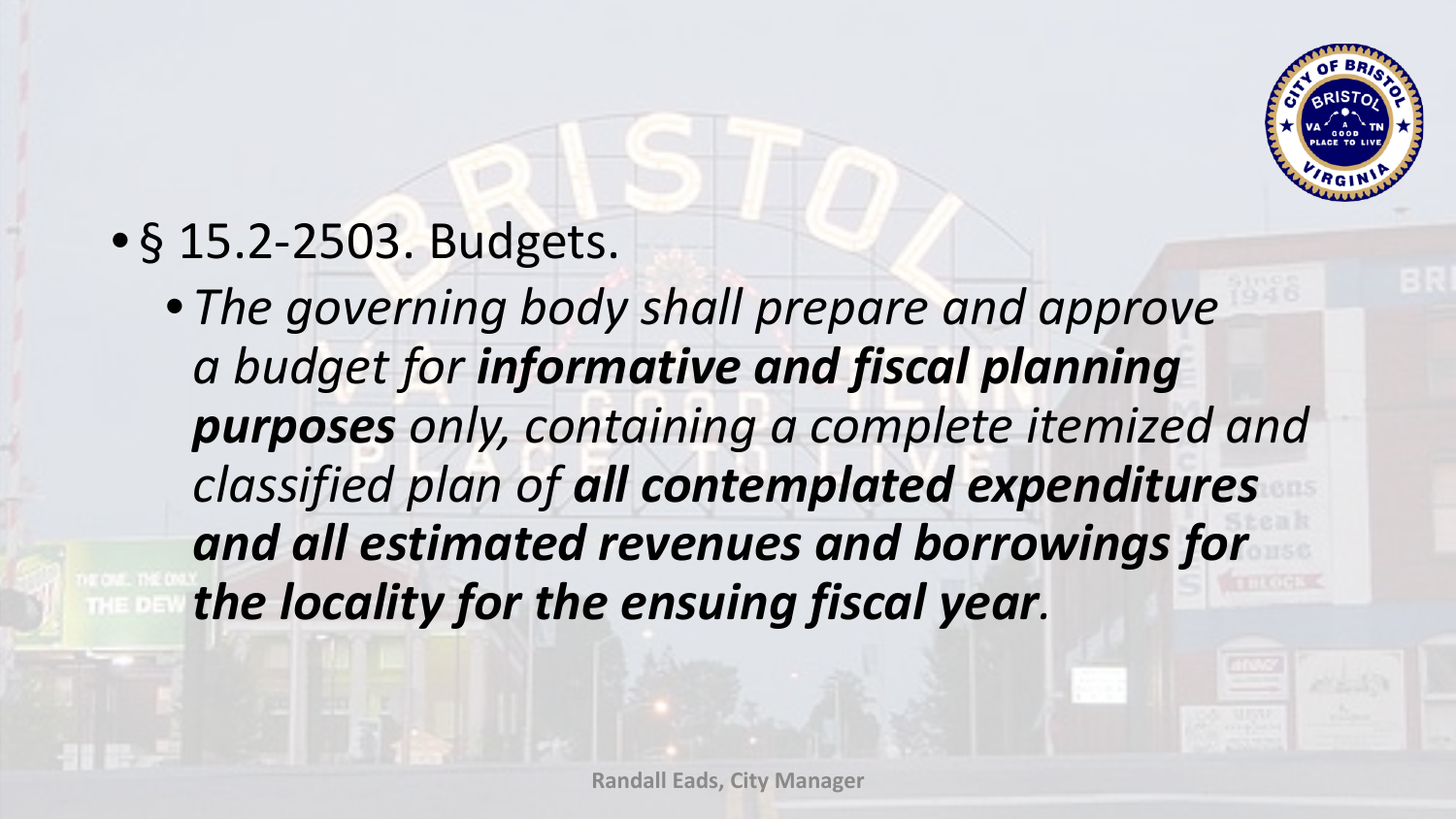

#### There is no guidebook for local government budgeting during a global pandemic.

Contemplated expenditures and estimated revenues are based on the best data we have: but some things, like COVID-19, are unprecedented.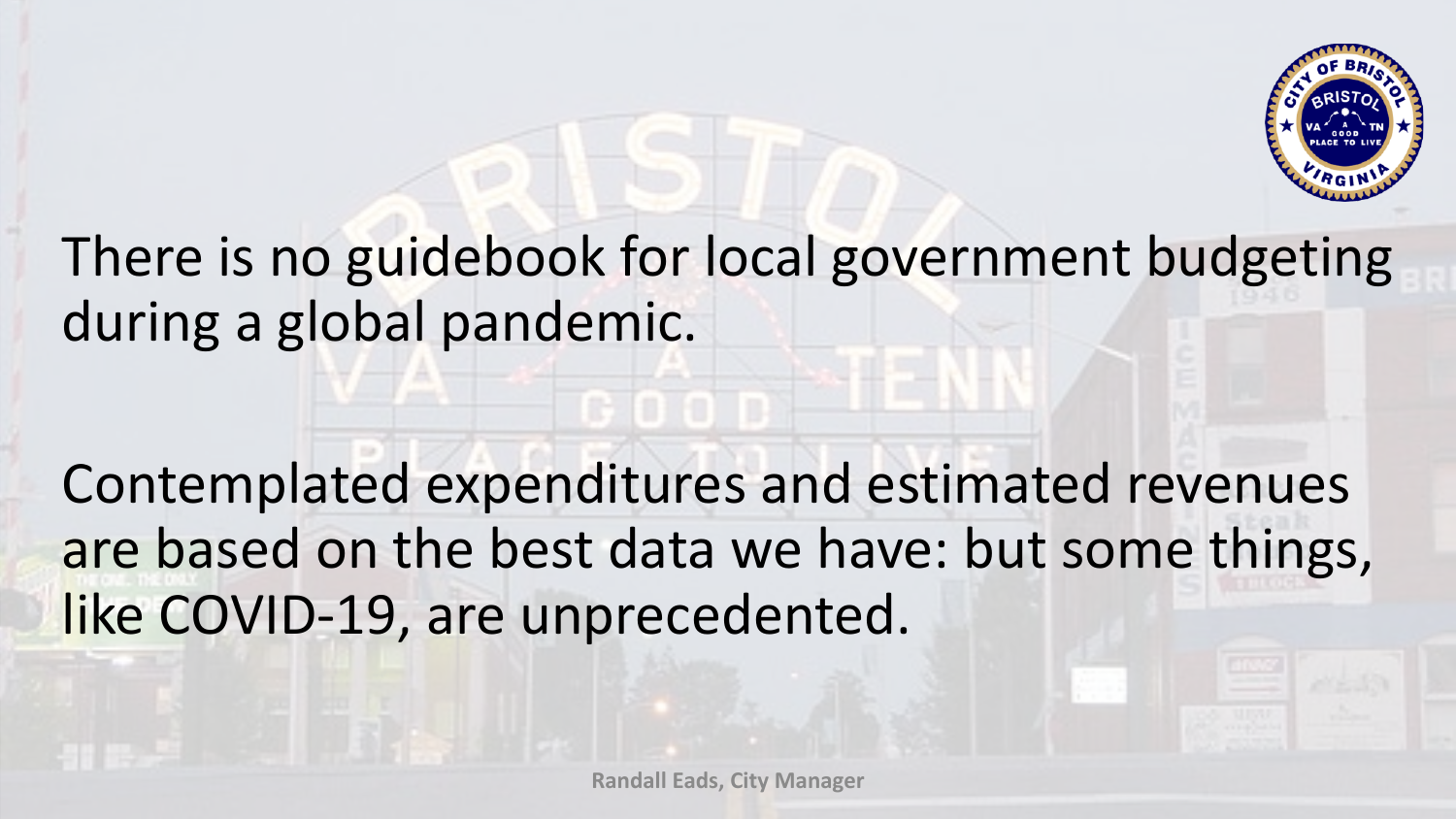

# Summary, All Funds

THE DEW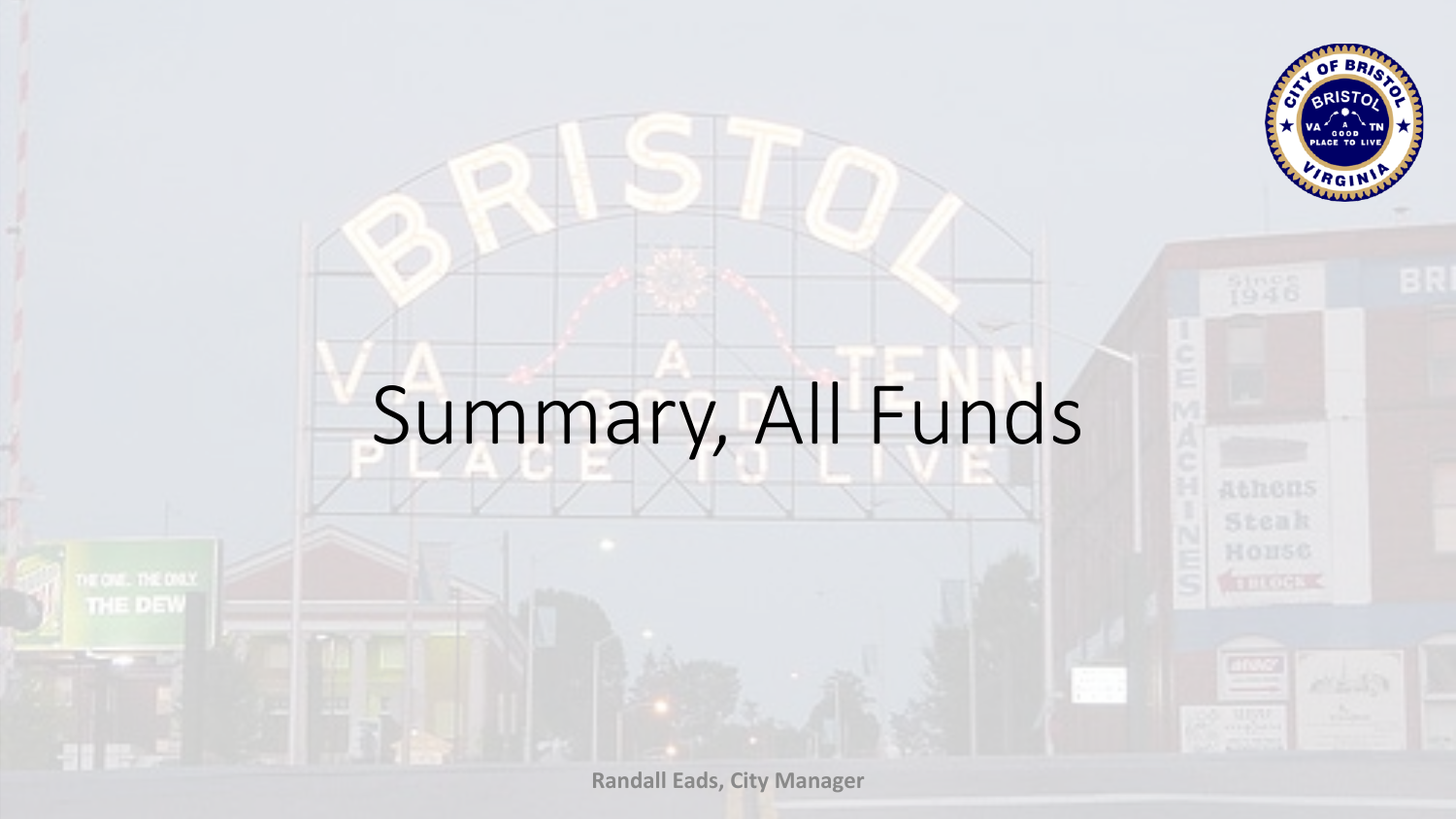### Total revenues, all funds: \$68,389,603 Total expenses, all funds: \$68,389,603



## **General Fund: 76%** \$51,845,468

#### **Capital Projects Fund: 14%** \$9,659,216

**Solid Waste Disposal Fund: 8%** \$5,812,168

Community Development Block Grant Fund: 1% \$368,785

THE DEW

Transit Fund: 1% \$477,056

Asset Forfeiture Fund:  $<1\%$ \$101,310

Commonwealth Attorney Federal Revenue Sharing Fund  $< 1\%$ \$125,600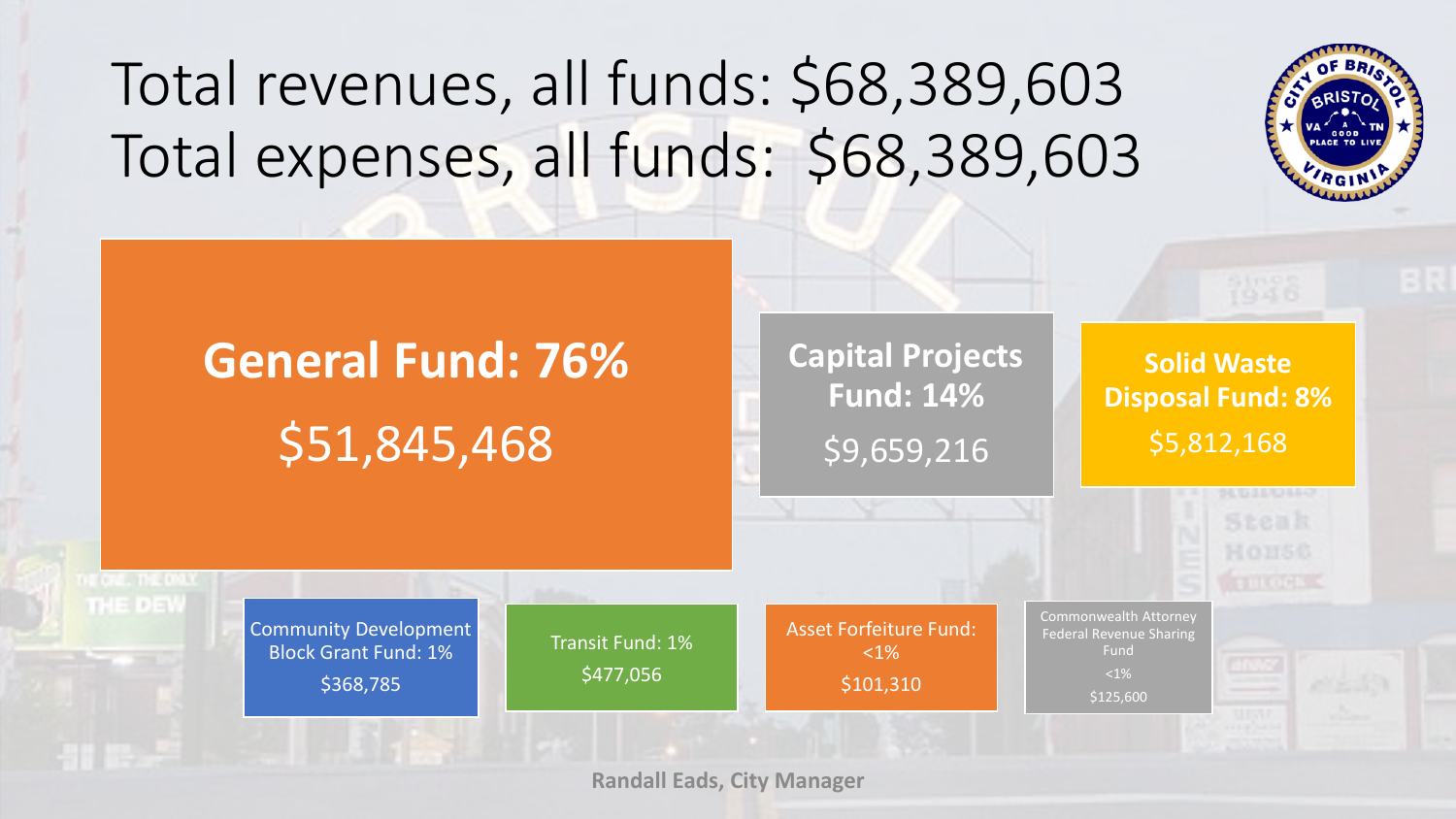

# General fund summary

34A J C

THE DEW

M.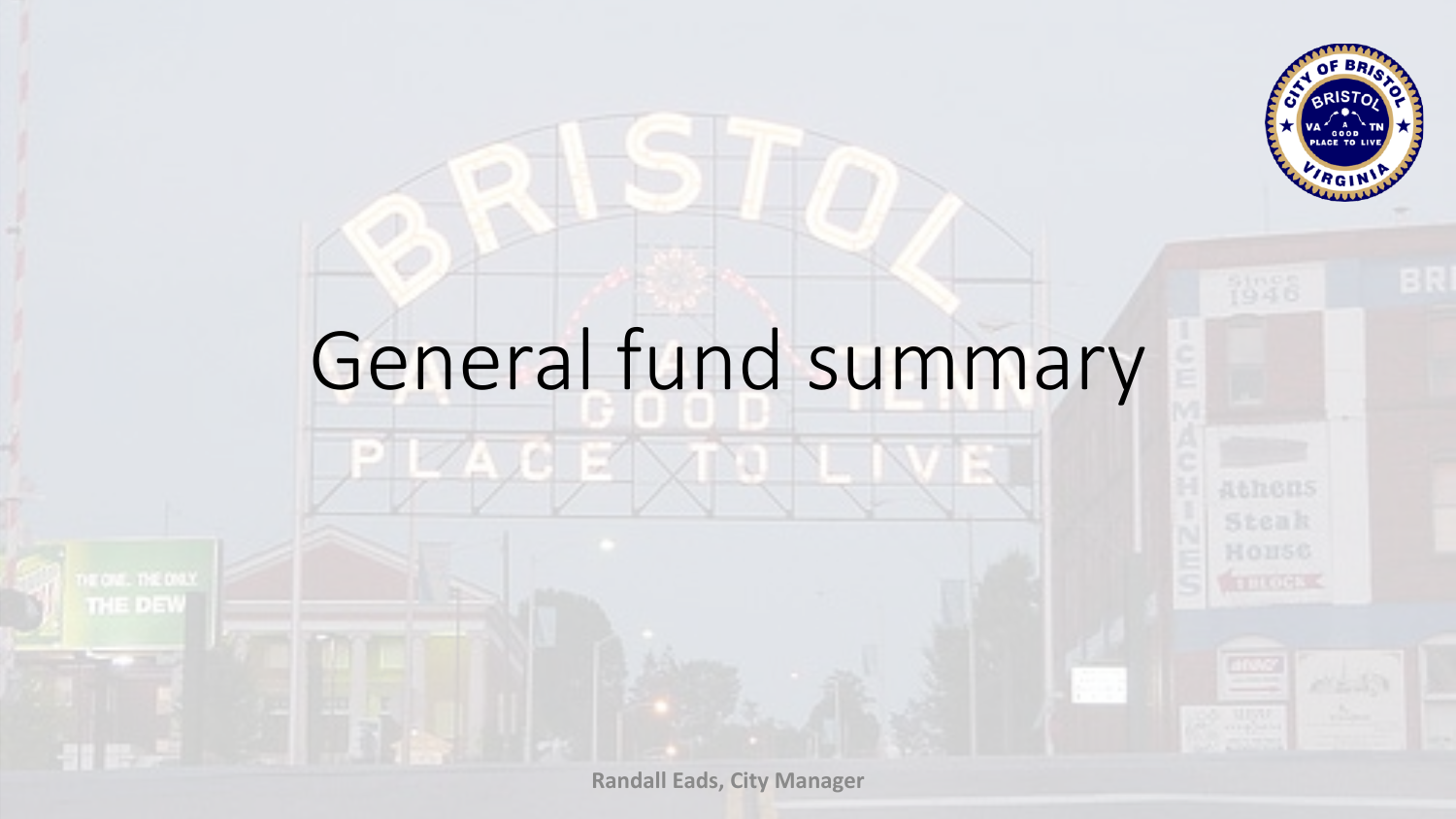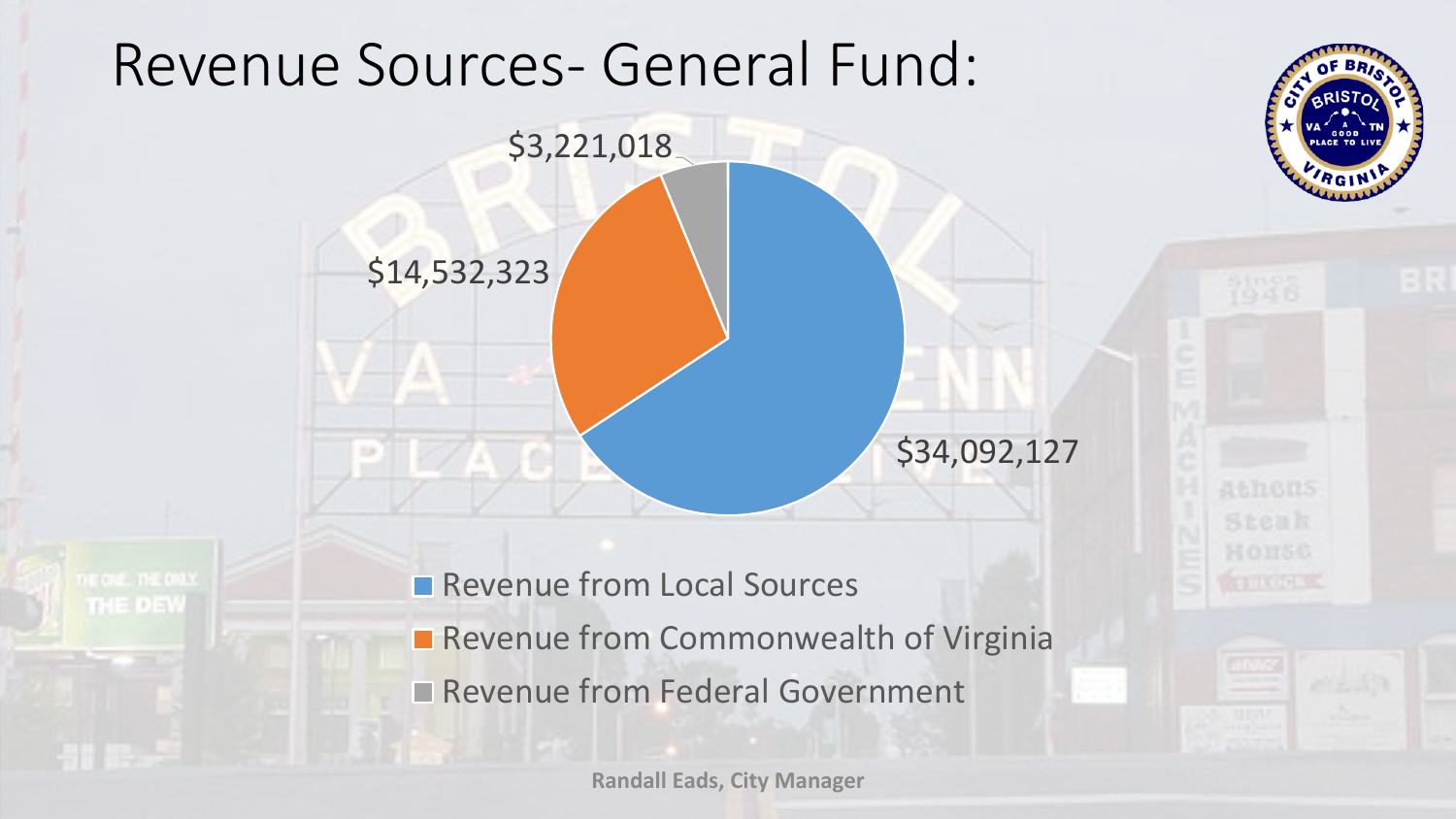### General Fund Expenditure Summary

THE DEW

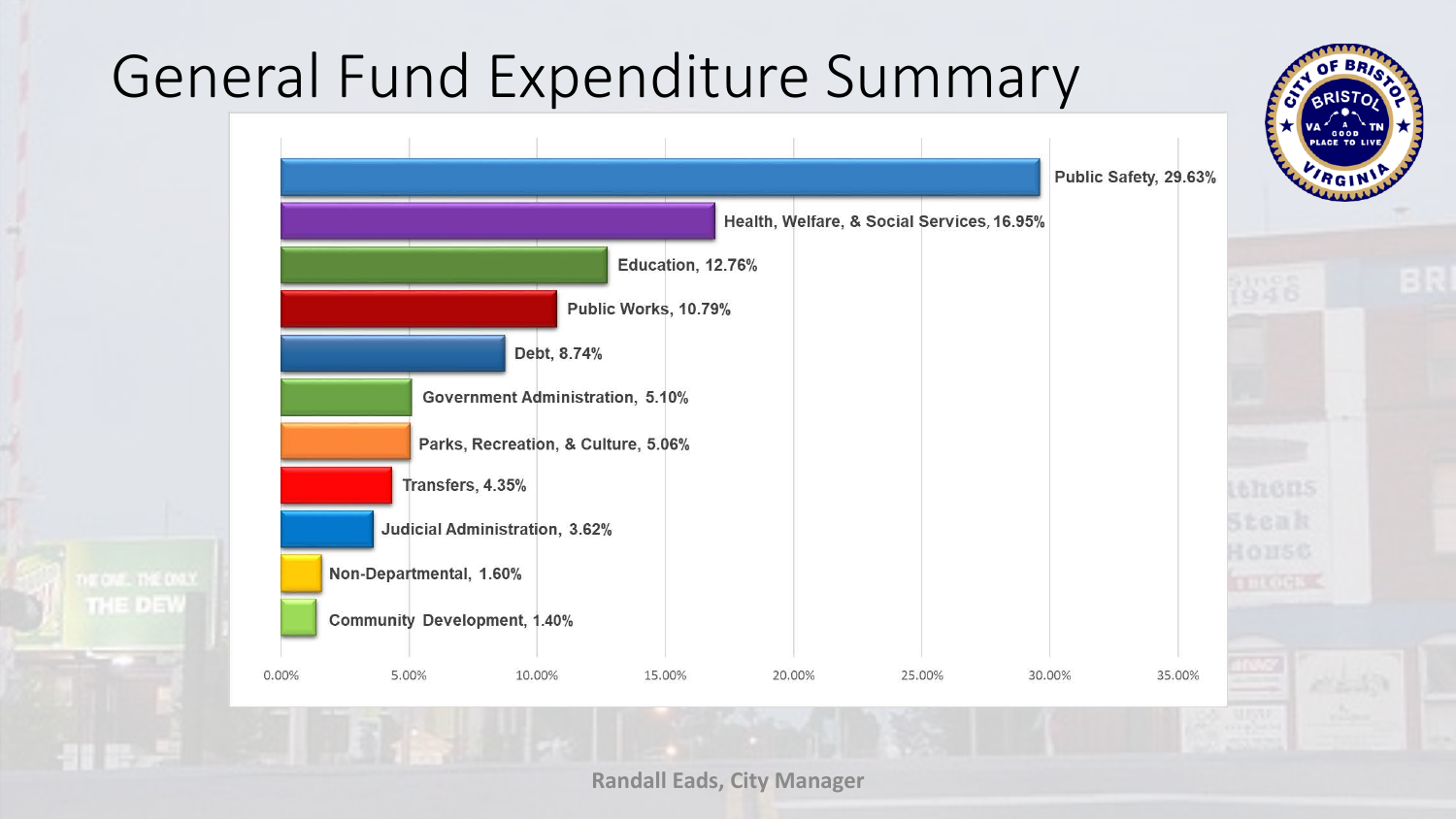

# Budget comparison and reduction summary

**Randall Eads, City Manager**

THE DEW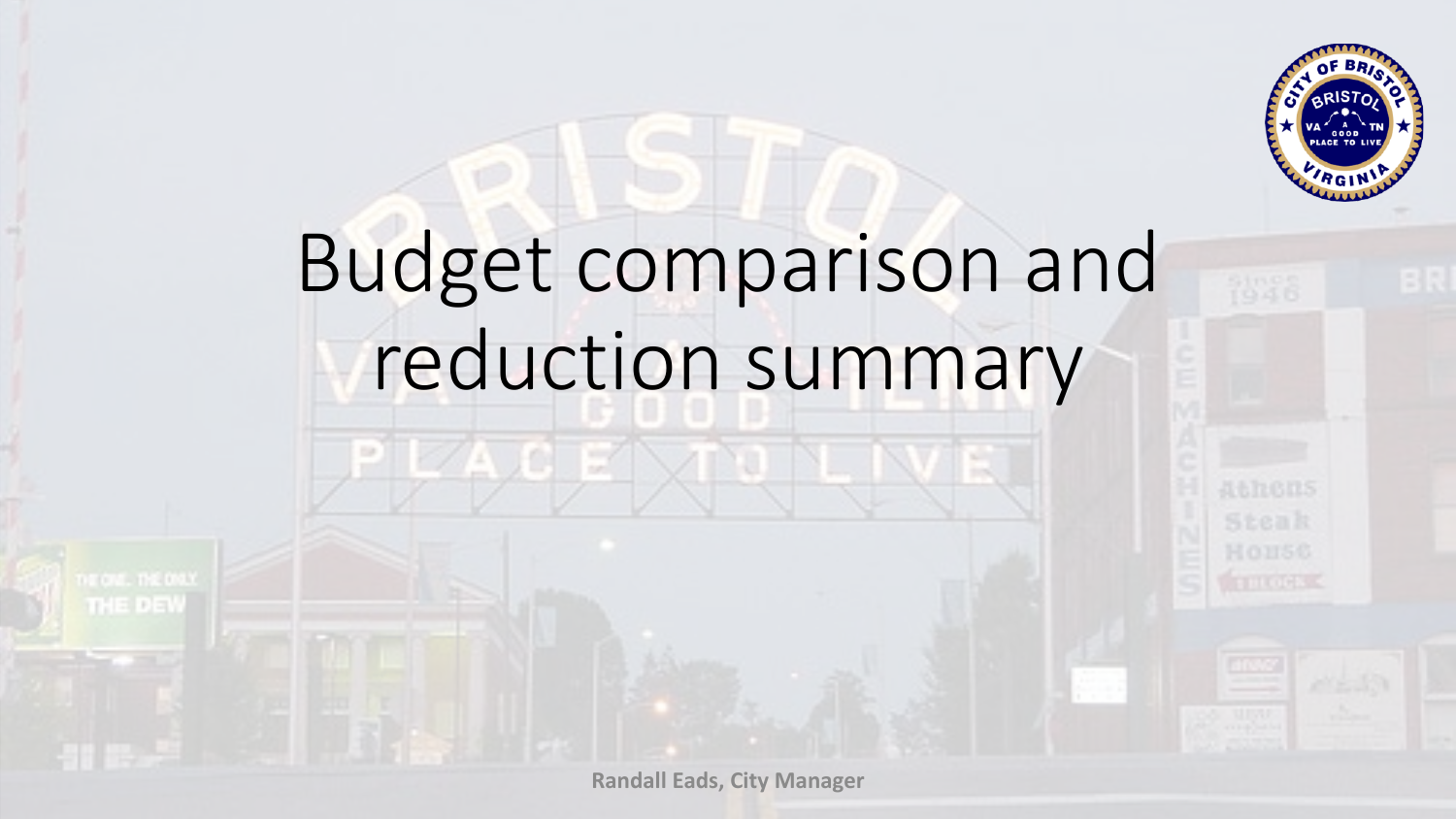### Budget Comparison: FY 20, FY21 Version 1 and FY 21 Final Recommended

| <b>Year</b>                              | <b>General Fund</b> | Increase/(Decrease) \$<br>over FY 20 | <b>Increase/(Decrease)%</b><br>over FY 20 |
|------------------------------------------|---------------------|--------------------------------------|-------------------------------------------|
| FY 20 Original<br><b>Budget</b>          | \$53,930,744        |                                      |                                           |
| <b>FY 21</b><br>Recommended<br>Version 1 | \$54,690,671        | \$759,927                            | 1.4%                                      |
| FY 21 Final<br>Recommended               | \$51,845,468        | (52,085,276)                         | (3.86%)                                   |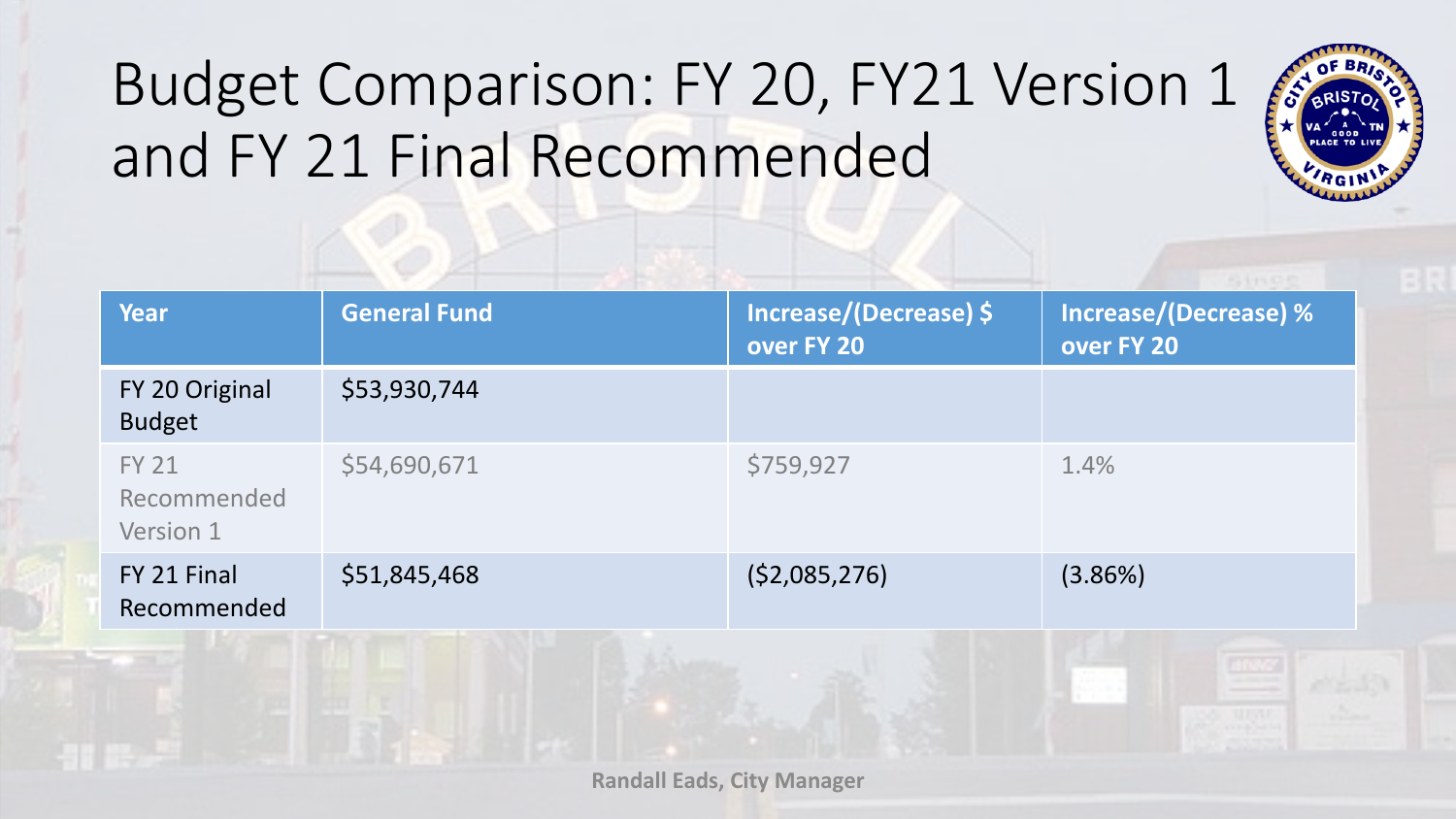### City Manager's Recommended Budget, Version 1



- City Manager developed a recommended budget in early March 2020 with General Fund revenues and expenses of \$54,690,671. Balancing this recommendation required significant reductions, among them:
	- Sheriff's Dept Overtime and IT funding
	- Reduced inmate housing to \$1 million
	- Transfer to SWDF reduced to \$227,480
	- Reduced city attorney increase
	- Reduced tourism promotion agencies: CVB to \$100,000, BiB to \$15,000, and BCM to \$3,500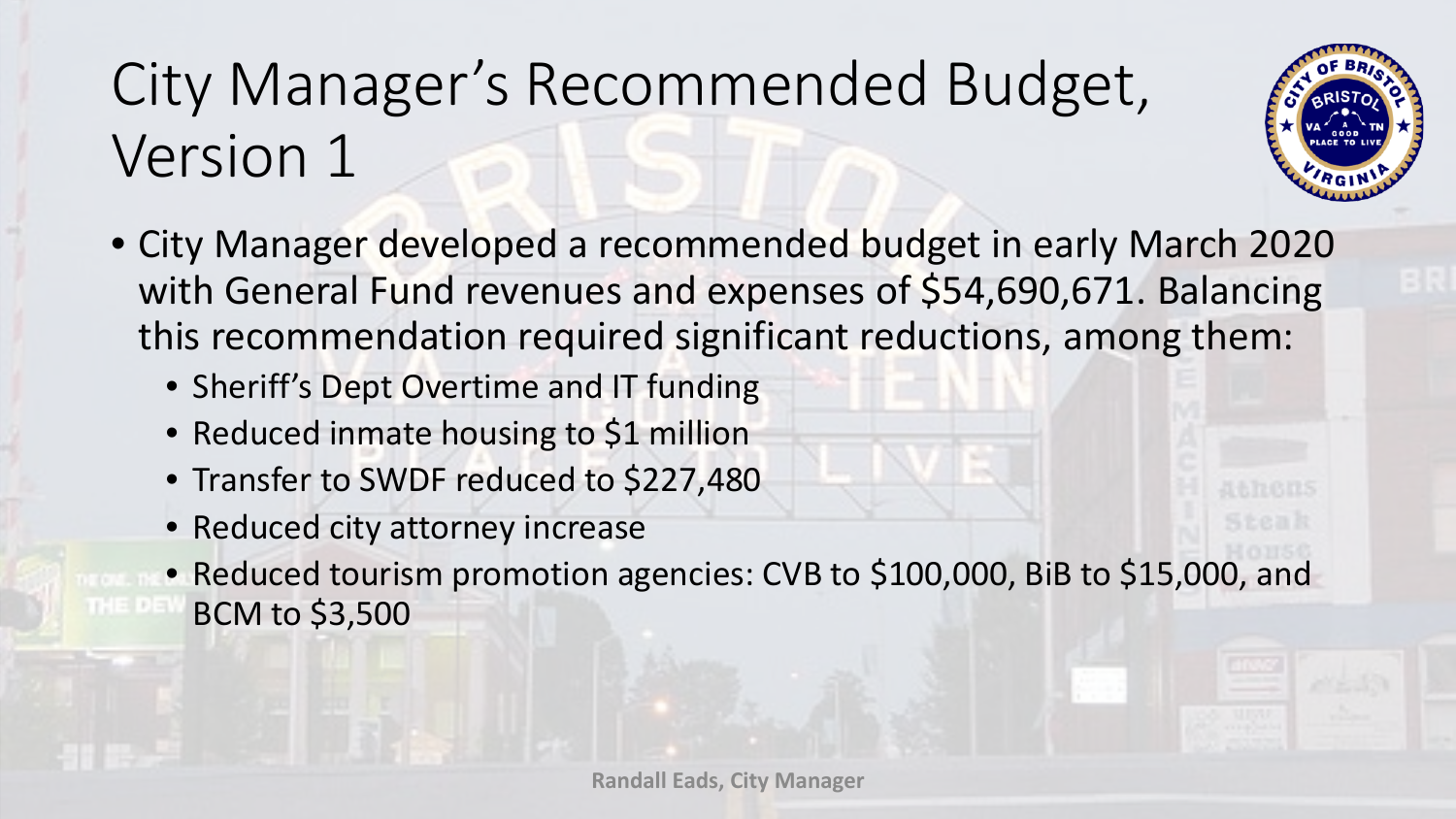#### Final Recommended Budget



- March 13 enacted Essential Purchases Only policy to address impacts of COVID-19 in current fiscal year.
- To address future fiscal year impacts, we estimated revenue reductions for full or half year and reduced expenditures accordingly.
- Departments were tasked with identifying reductions with a goal of 15%. City Manager and CFO reviewed the reductions and made further adjustments as needed to meet target.
- These reductions will have significant impacts on the types of services and the level of services that we provide to Bristol residents.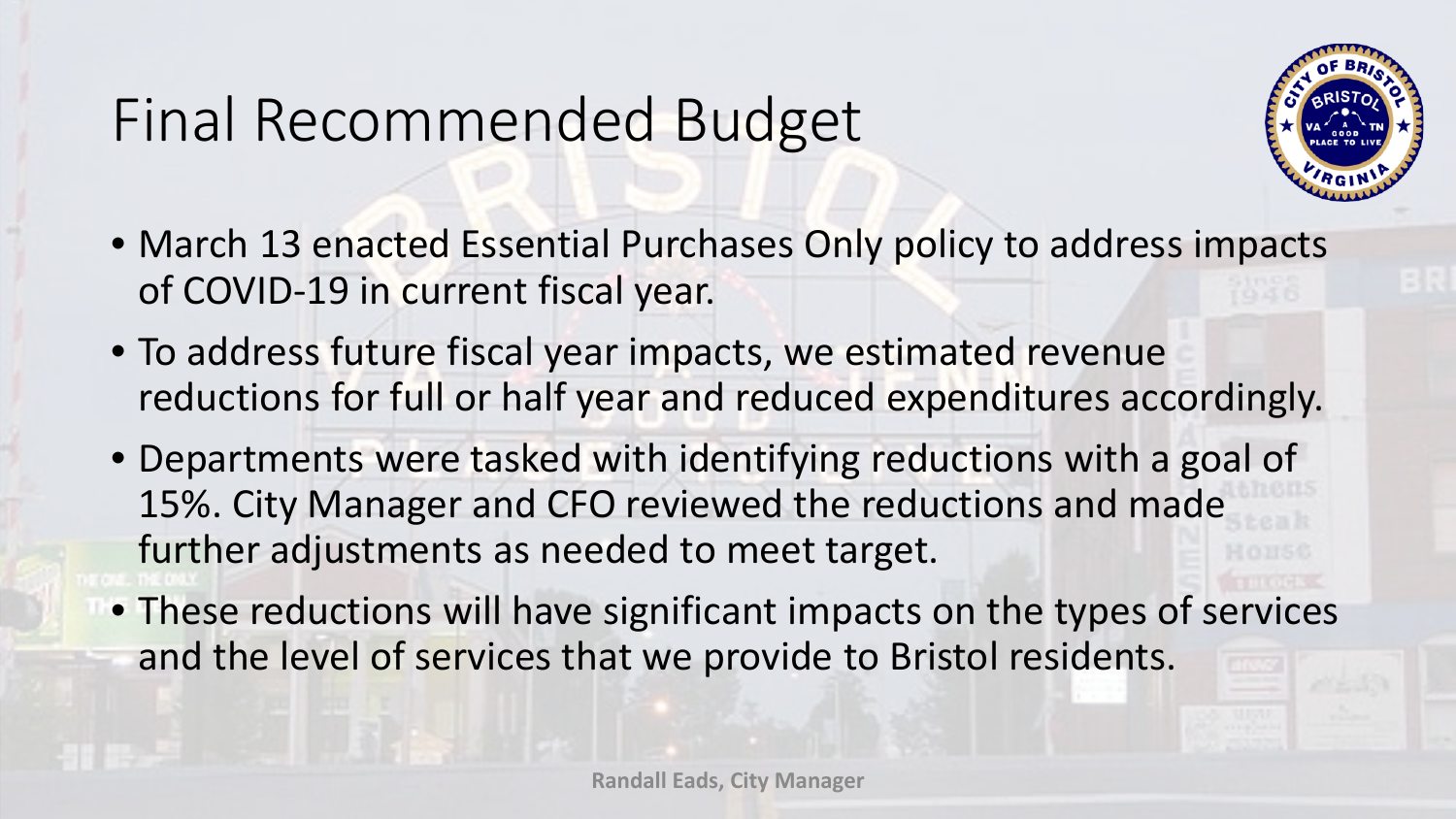#### COVID-19 revenue impacts

Partial Year



Full Year Partial Year Full Year

THE DEW

Lodging Tax 50% Meal Tax 50% Admission Tax 70%

> Total Impact: \$2,593,000

Local Sales and Use 10% Local Sales and Use 10% Business License 10%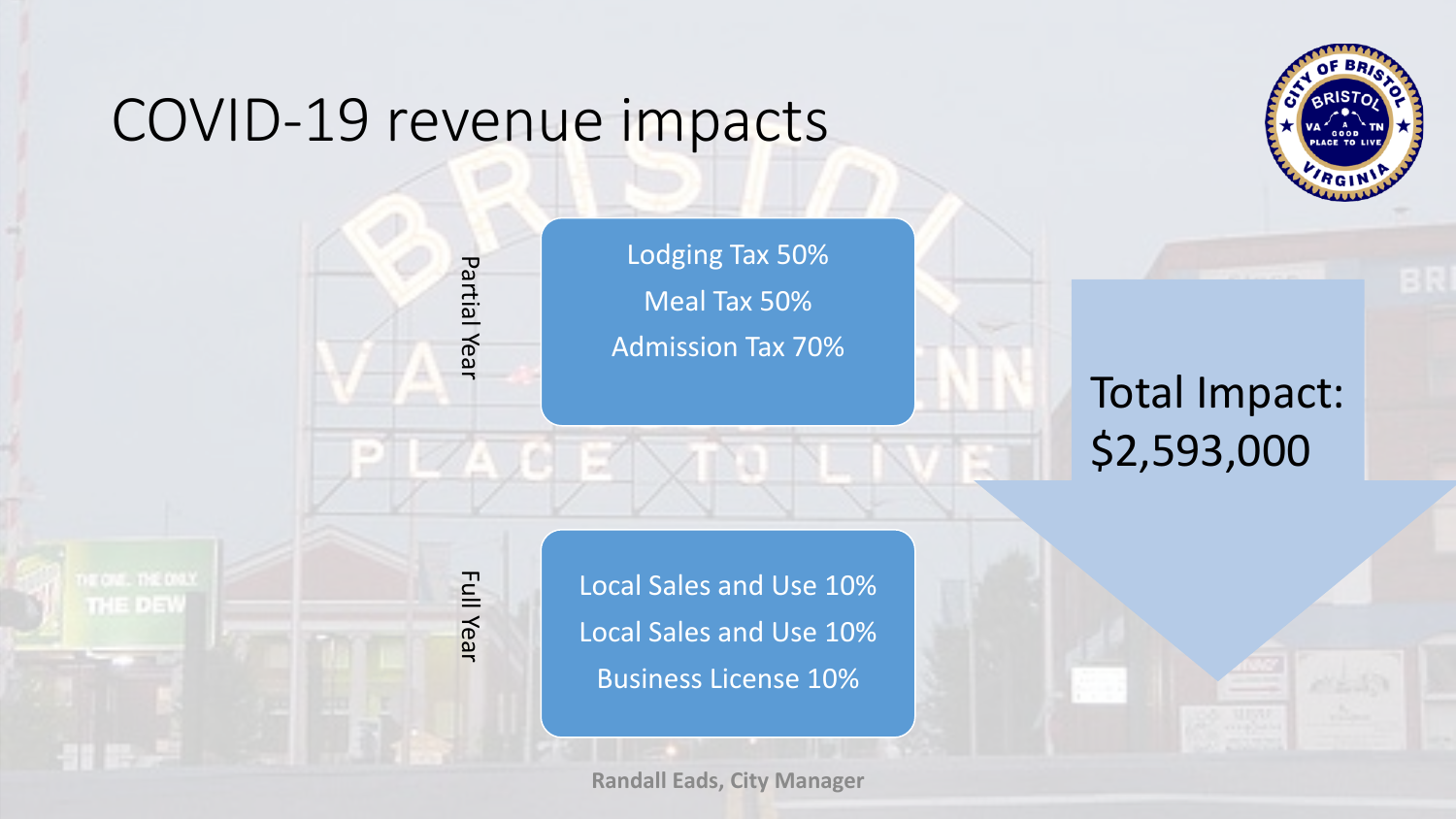

### Changes in expenditures by function

开上

| <b>Government Administration</b>         | ( \$301, 507) |
|------------------------------------------|---------------|
| <b>Courts and Judicial Services</b>      | $($ \$85,862) |
| <b>Public Safety</b>                     | (5624, 787)   |
| Public Works-Streets, Engineering, Fleet | (5293, 648)   |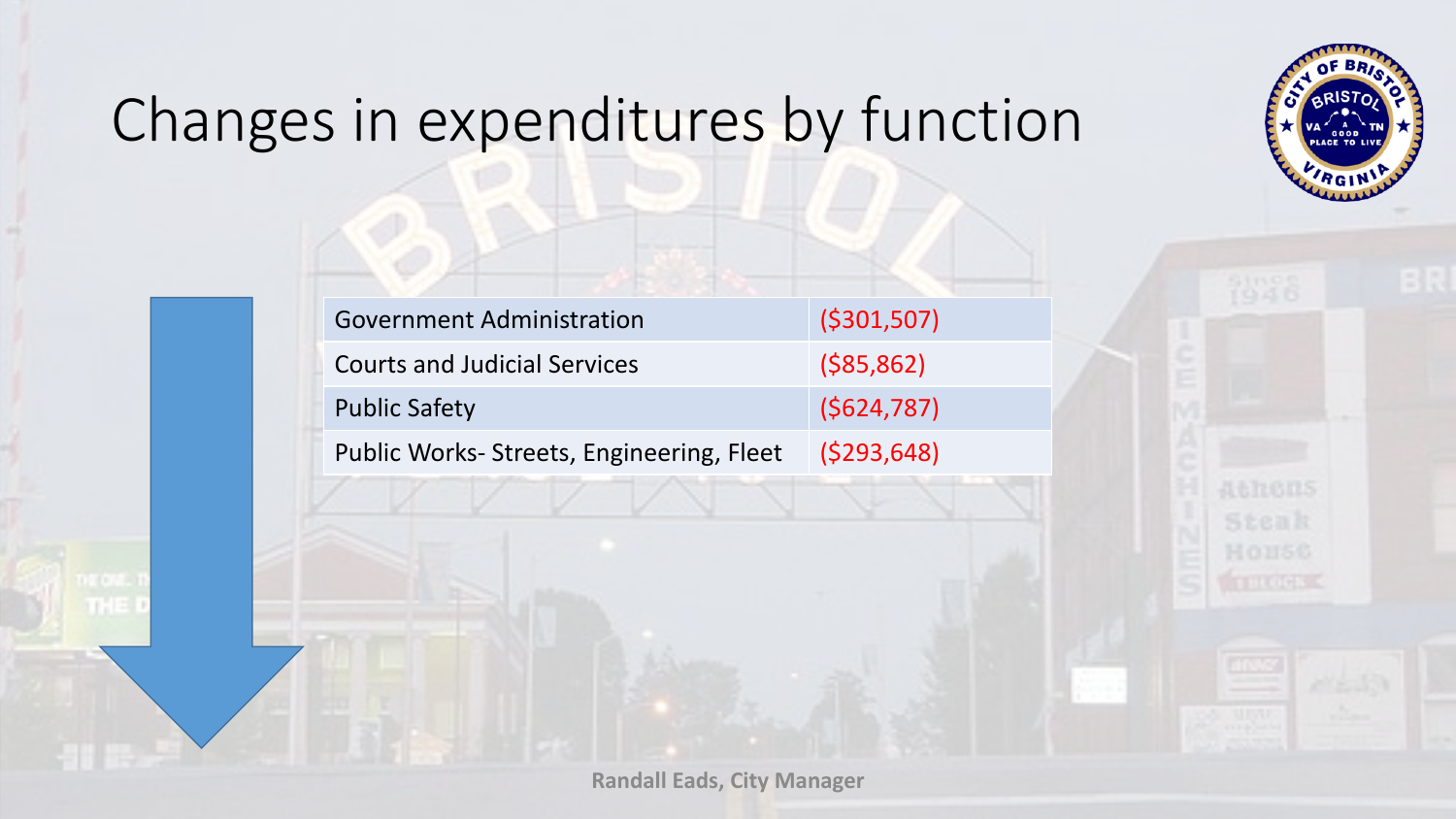

### Changes in expenditures by function

打出

| <b>Social Services</b>                    | (5212,907)    |
|-------------------------------------------|---------------|
| <b>Schools</b>                            | ( \$186,000]  |
| Parks and Rec                             | ( \$316, 556) |
| <b>Community and Economic Development</b> | (5383, 285)   |
| <b>Transfers</b>                          | (5193,080)    |

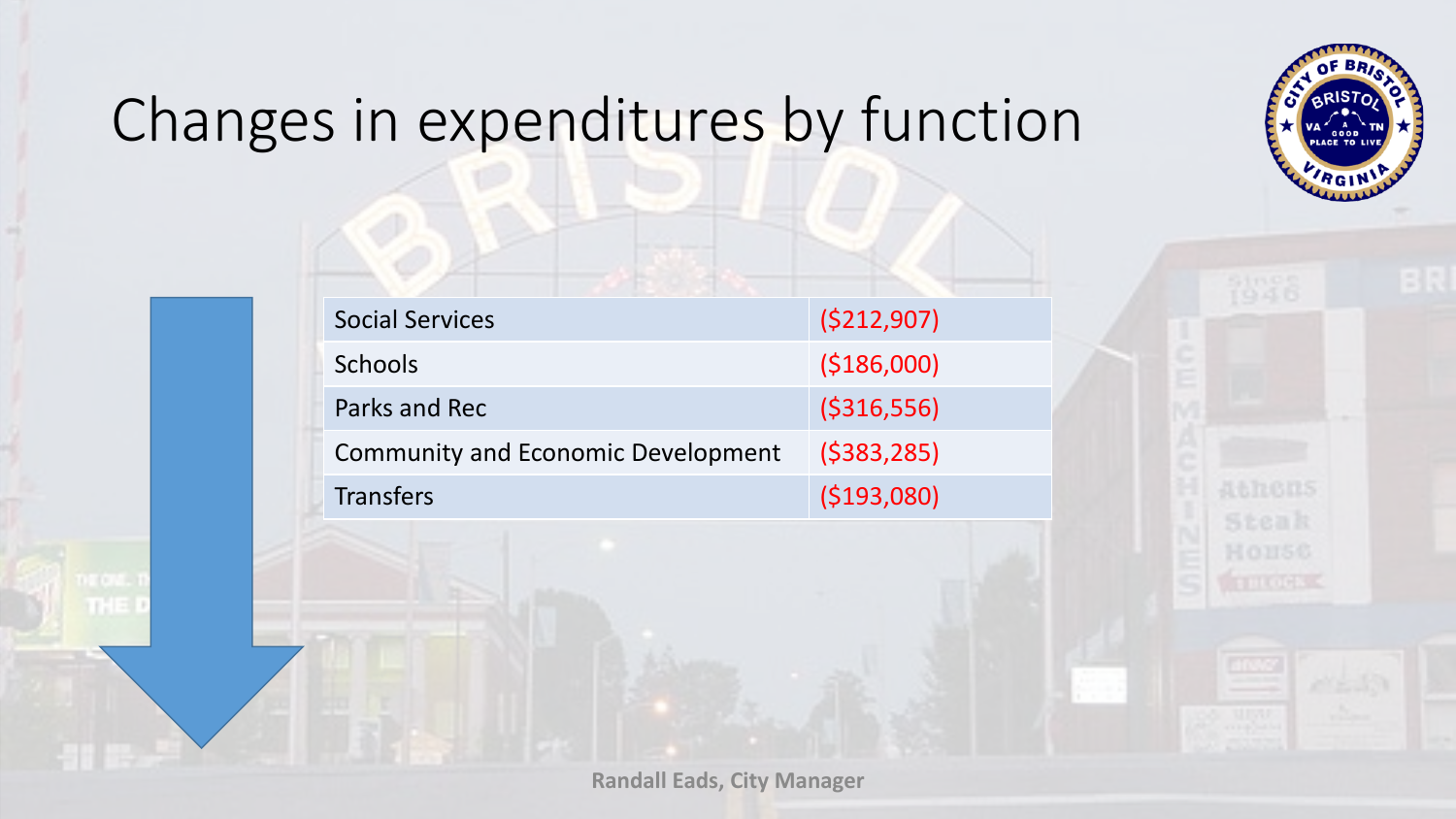

### Changes in expenditures, FTE impact

| <b>Department</b>                      | Impact      |                                |
|----------------------------------------|-------------|--------------------------------|
| <b>Information Technology</b>          | $-0.5$ FTE  |                                |
| Purchasing (restructured/combined)     | $-0.67$ FTE | 536                            |
| <b>Judicial Alternative Sentencing</b> | $-1.0$ FTE  |                                |
| <b>Police Dept</b>                     | $-3.0$ FTE  |                                |
| <b>Fire Dept</b>                       | $-1.0$ FTE  |                                |
| <b>Animal Control</b>                  | $-0.5$ FTE  |                                |
| <b>Public Works (restructured)</b>     | $-0.5$ FTE  | <b>STRIBERS</b><br><b>Eenk</b> |
| <b>Social Services</b>                 | $-4.0$ FTE  | 01156                          |
| Parks and Rec programming              | $-2.5$ FTE  | proce k                        |
| <b>Economic Development</b>            | $-1.0$ FTE  |                                |
| <b>Community Development</b>           | $-0.5$ FTE  |                                |
| <b>Code Compliance</b>                 | $-1.0$ FTE  |                                |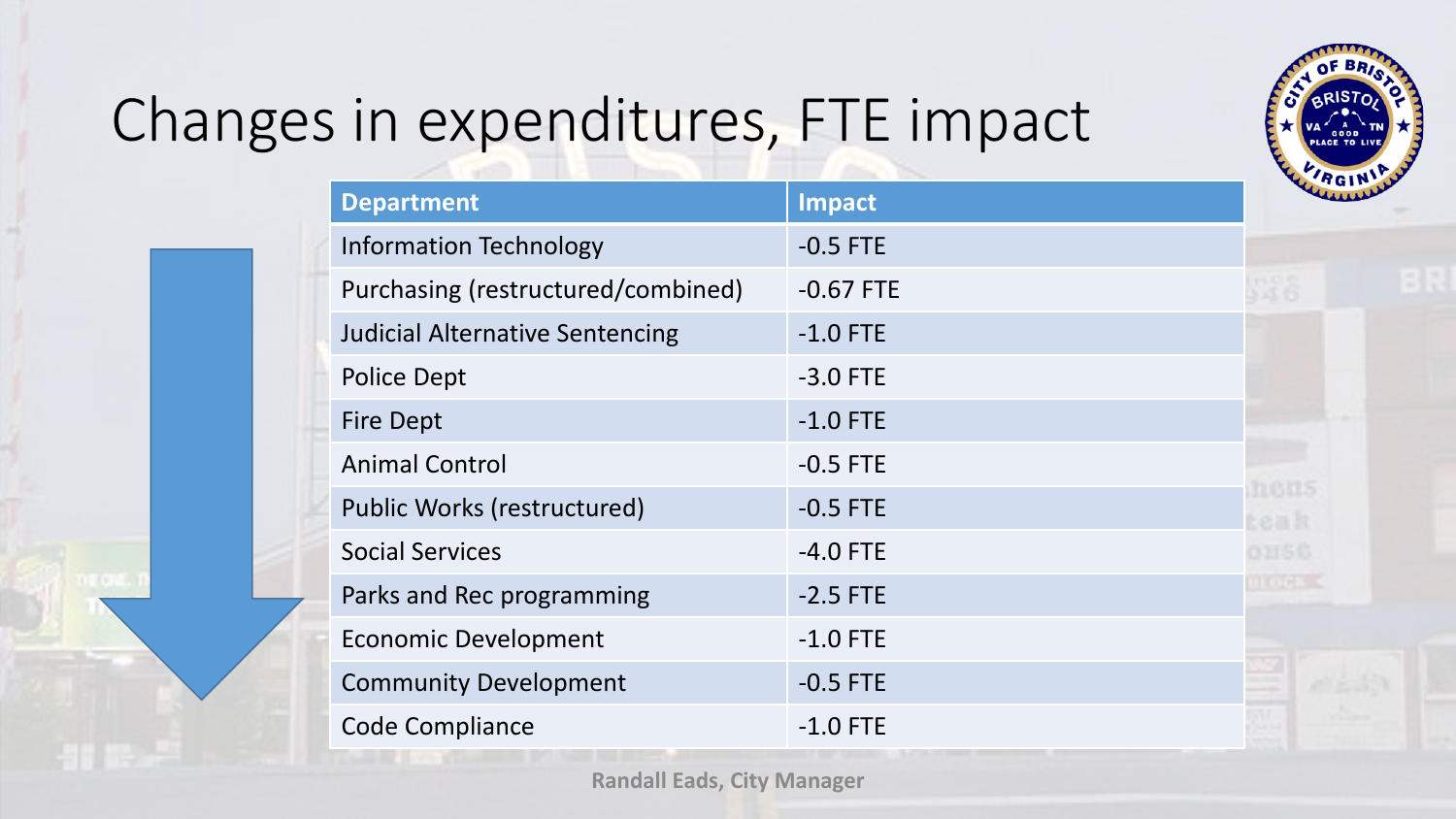### Bristol Virginia Public Schools



|                                        | <b>FY20</b><br><b>Budget</b> | <b>FY 21</b><br>Requested | <b>FY 21</b><br>Version 1 | <b>FY21 Final</b><br>Recommended |                 |
|----------------------------------------|------------------------------|---------------------------|---------------------------|----------------------------------|-----------------|
| Schools<br>Transfer-<br>Operating      | \$6,686,010                  | \$6,986,010               | \$6,772,010               | \$6,586,010                      |                 |
| <b>Schools</b><br>Transfer-<br>Capital | $\zeta$ -                    |                           |                           |                                  | Atl<br>56<br>НO |
| pra mg/0x92<br>THE DEW                 |                              |                           |                           |                                  | are             |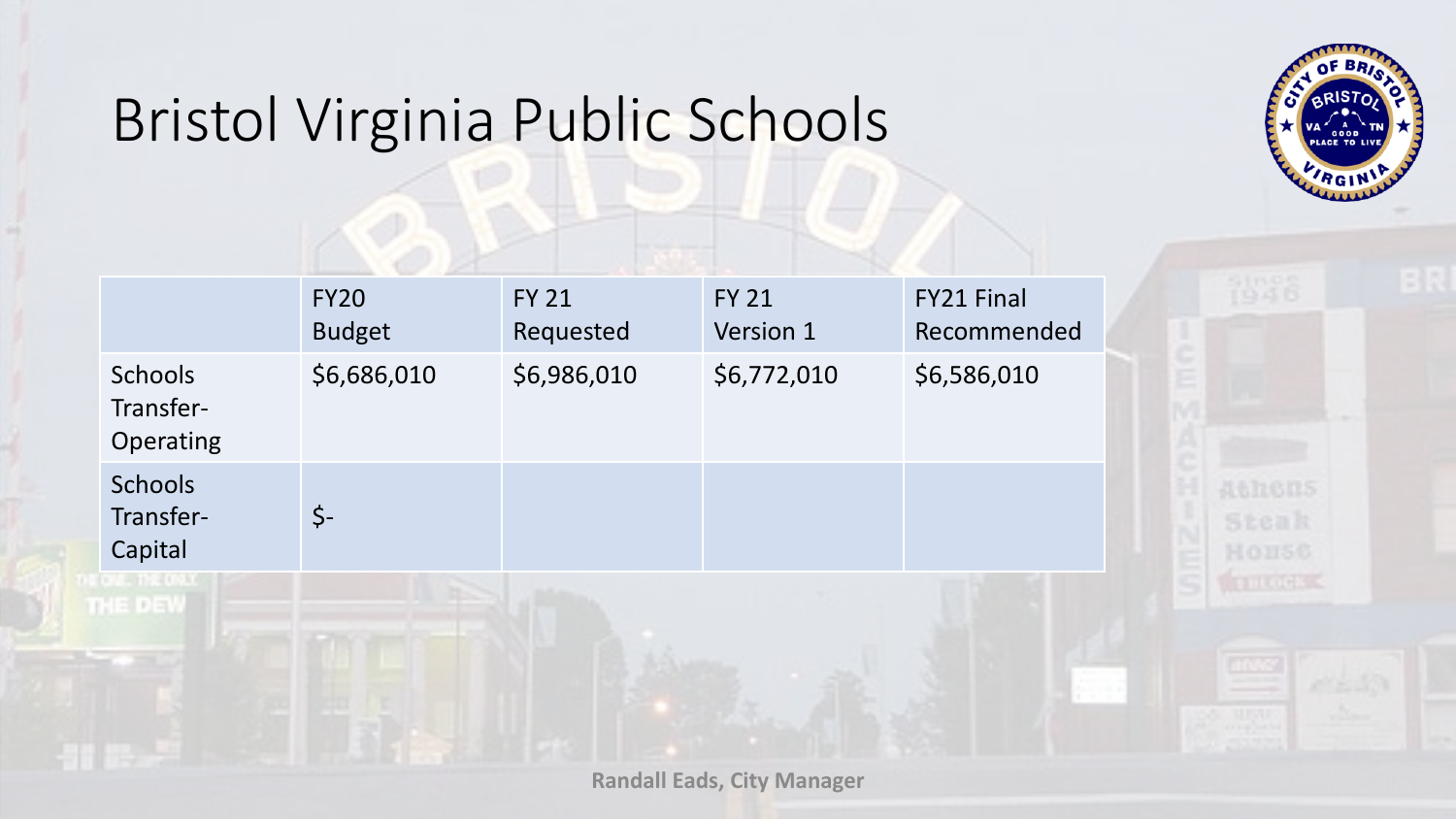#### Tourism promotion program

THE DEW



|                                       | FY 20 Budget | <b>FY21 Requested</b> | <b>FY21 Version 1</b> | <b>FY21 Final</b><br>Recommended |
|---------------------------------------|--------------|-----------------------|-----------------------|----------------------------------|
| Discover Bristol/CVB                  | \$125,000    | \$175,000             | \$100,000             | \$50,000                         |
| <b>Believe in Bristol</b>             | \$20,000     | \$50,000              | \$15,000              | \$7,500                          |
| Birthplace of<br><b>Country Music</b> | \$5,000      | \$125,000             | \$3,500               | \$1,750                          |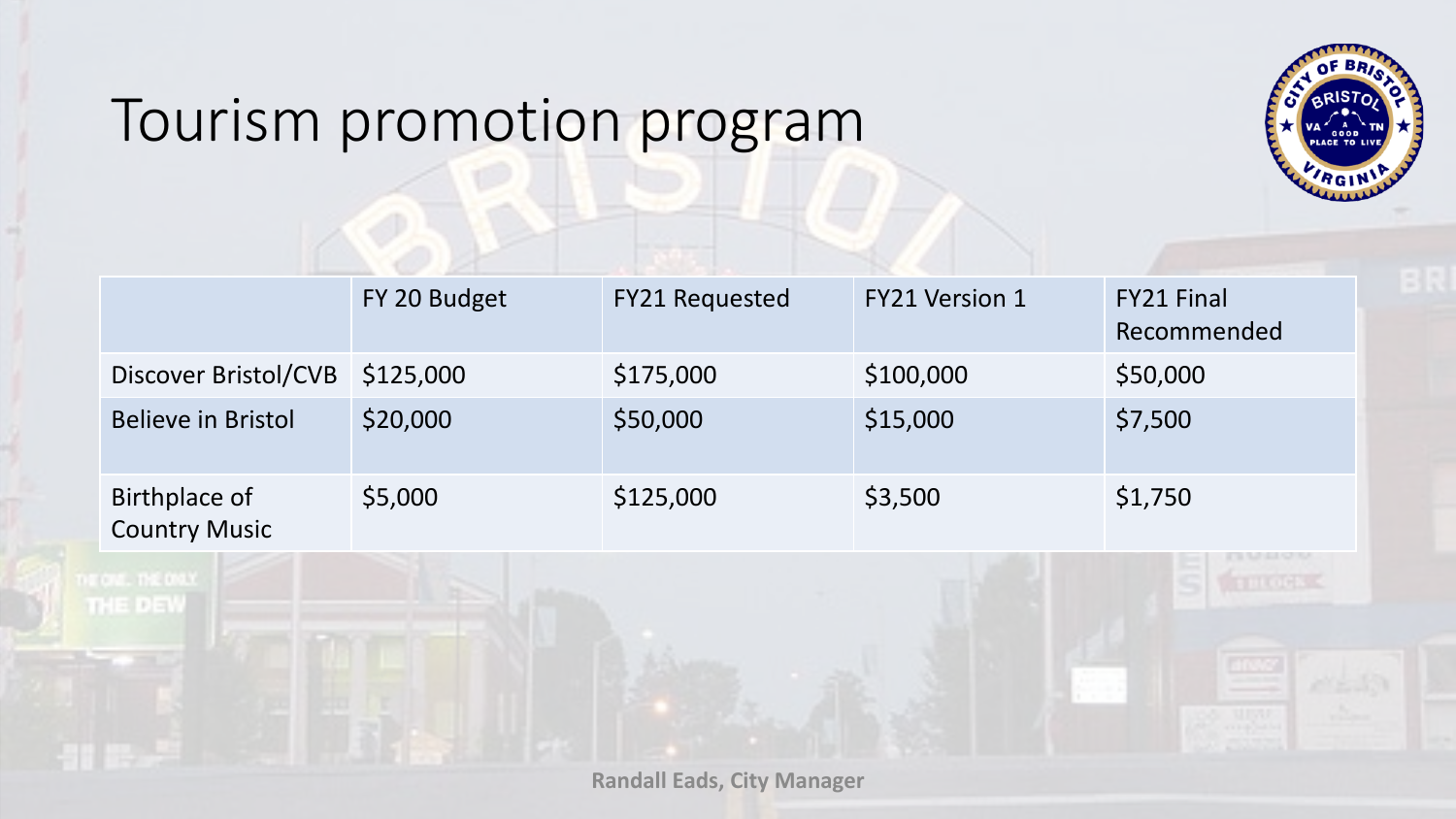

### The Falls (Phase 2 and 3): Revenue Update (

|                                             | FY 19 Budget  | FY20Budget      | FY21 Budget   |
|---------------------------------------------|---------------|-----------------|---------------|
| <b>Total Falls Revenue</b>                  | \$470,700     | \$826,700       | \$743,402     |
| <b>Total Debt Allocated to</b><br>the Falls | \$1,804,863   | \$2,043,241     | \$2,323,241   |
| <b>Revenue Sharing</b><br>Agreement         | \$350,000     | \$350,000       | \$350,000     |
| Deficit/Revenue Shortfall                   | \$(1,684,163) | \$(1, 566, 541) | \$(1,929,839) |
| FY Reduction of Deficit                     |               | \$117,622       | $$$ (363,298) |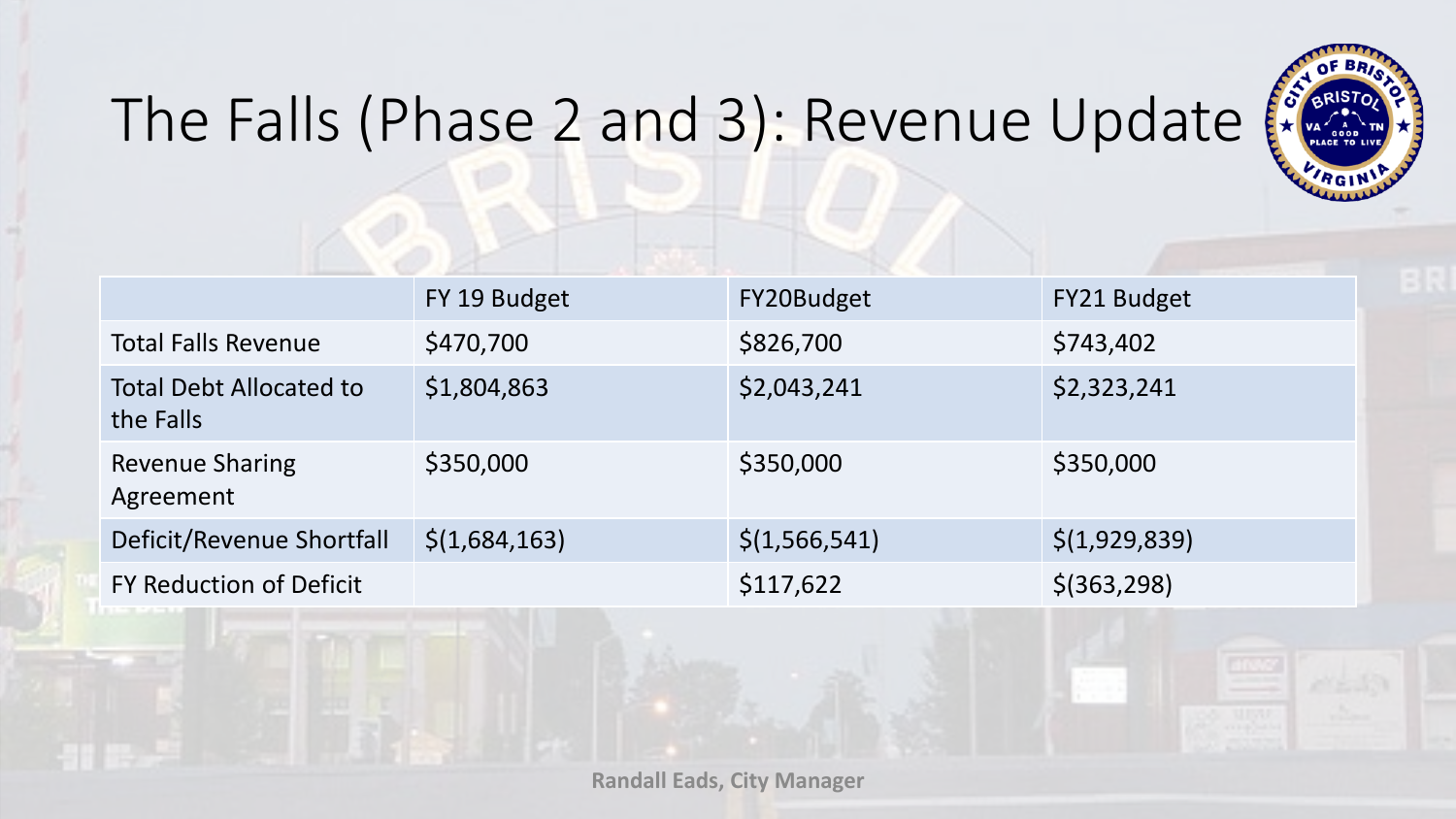#### Solid Waste Disposal Fund

THE DEW



| <b>Collection Rate</b>           | Remains at \$33 (no increase)               |
|----------------------------------|---------------------------------------------|
| Liner Accrual                    | \$0 (eliminated due to reduced GF transfer) |
| Closure and Post-Closure Accrual | \$146,510                                   |
| <b>General Fund Transfer</b>     | \$106,410                                   |
|                                  |                                             |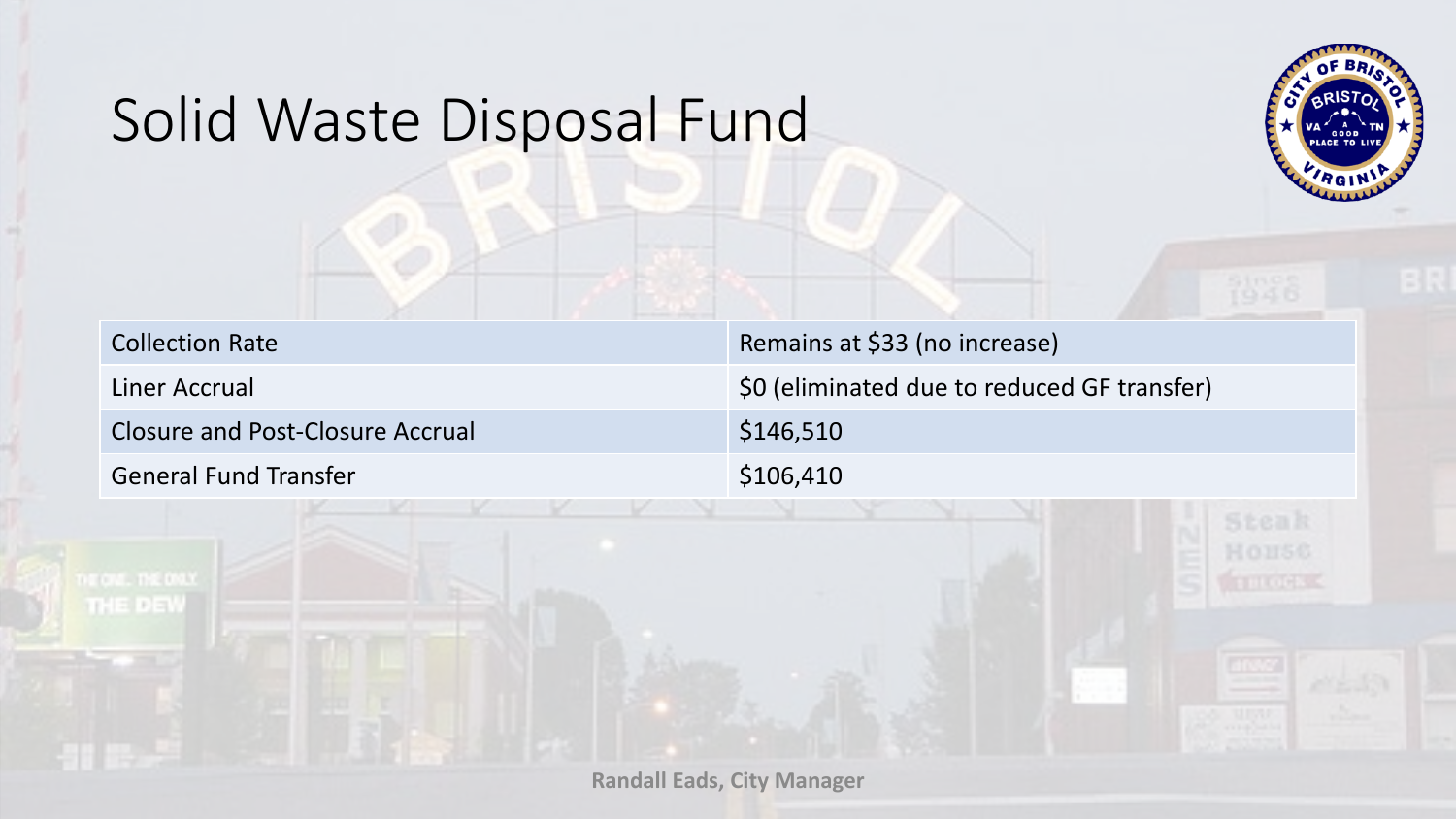

# Capital Projects Fund

 $\mathbb{R}^7$ 

84A J C

**Cold** 

THE DEW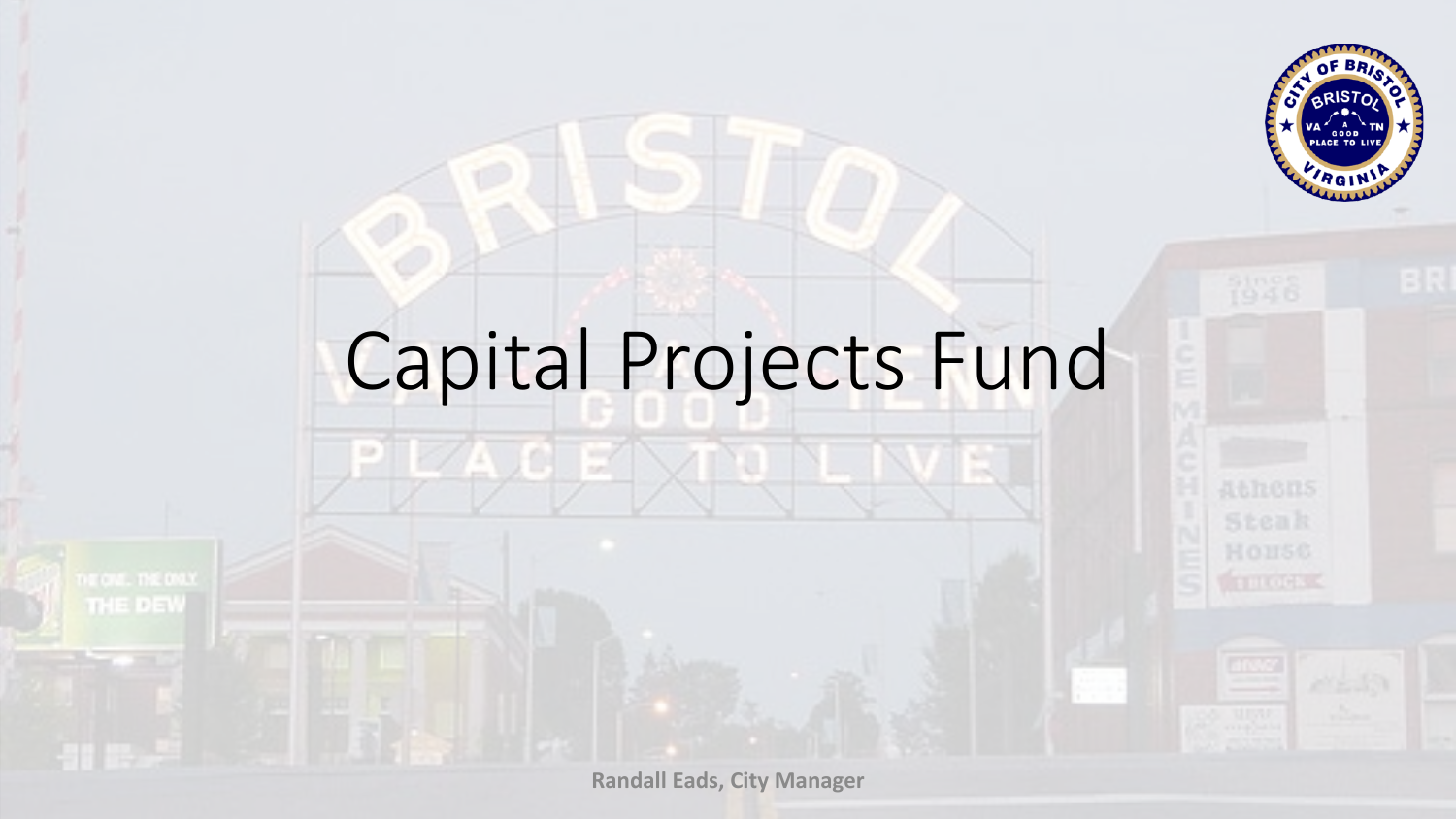#### Capital Projects Fund: Sources



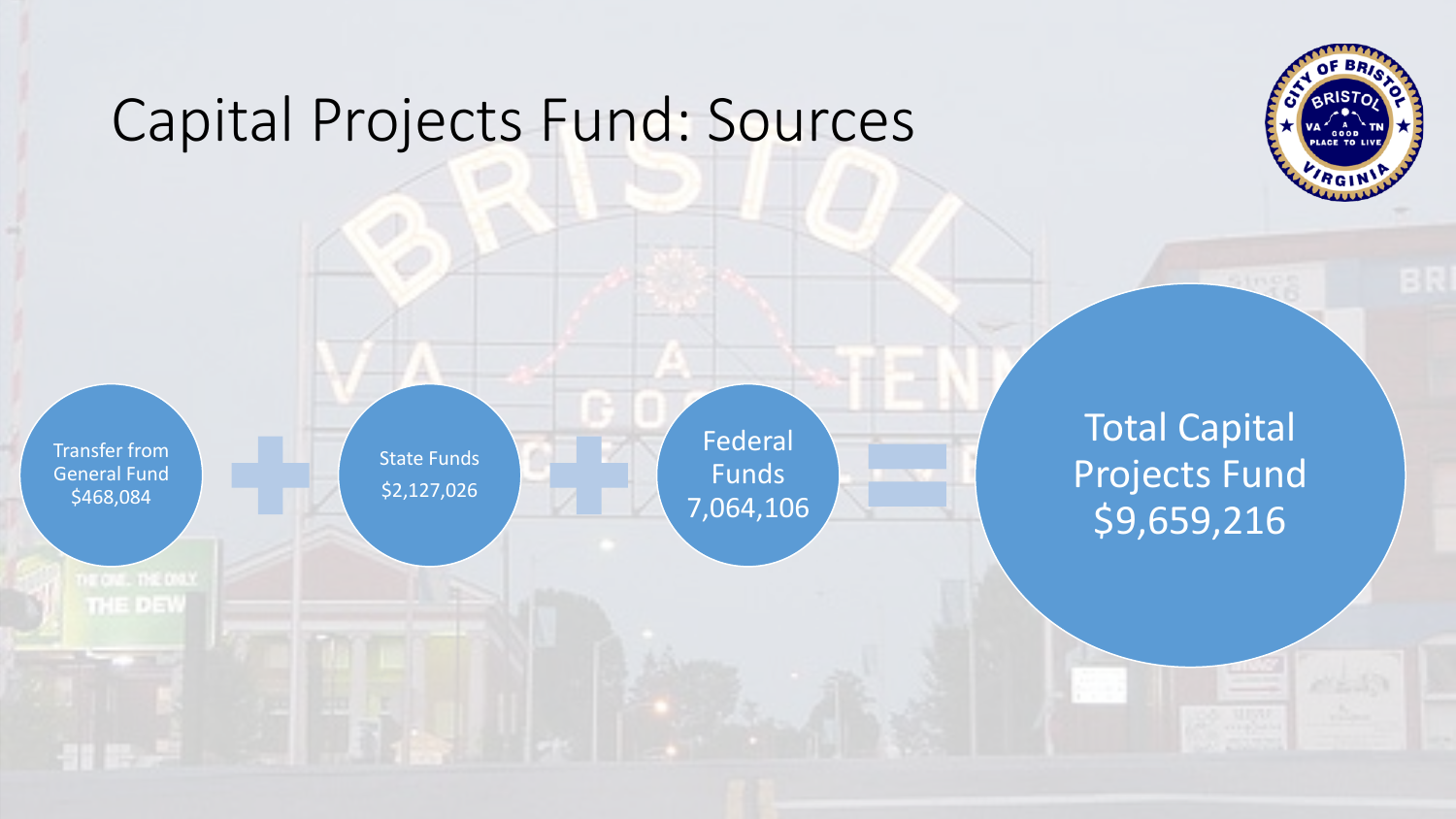#### Capital Projects Fund: Detail



| Sheriff's Office: Fleet Rotation, Vehicles |                 | \$90,000  |                                 |
|--------------------------------------------|-----------------|-----------|---------------------------------|
|                                            | Local \$90,000  |           | Total Sheriff's Office \$90,000 |
|                                            |                 |           |                                 |
| <b>Police: Fleet Rotation- Vehicles</b>    |                 | \$220,000 |                                 |
| Police: Audio Recorder                     |                 | \$30,000  |                                 |
|                                            | Local \$250,000 |           | Total Police \$250,000          |
|                                            |                 |           |                                 |
| Fire: Personal Protective Equipment        |                 | \$30,000  |                                 |
|                                            | Local \$30,000  |           | <b>Total Fire \$30,000</b>      |
|                                            |                 |           |                                 |
|                                            |                 |           |                                 |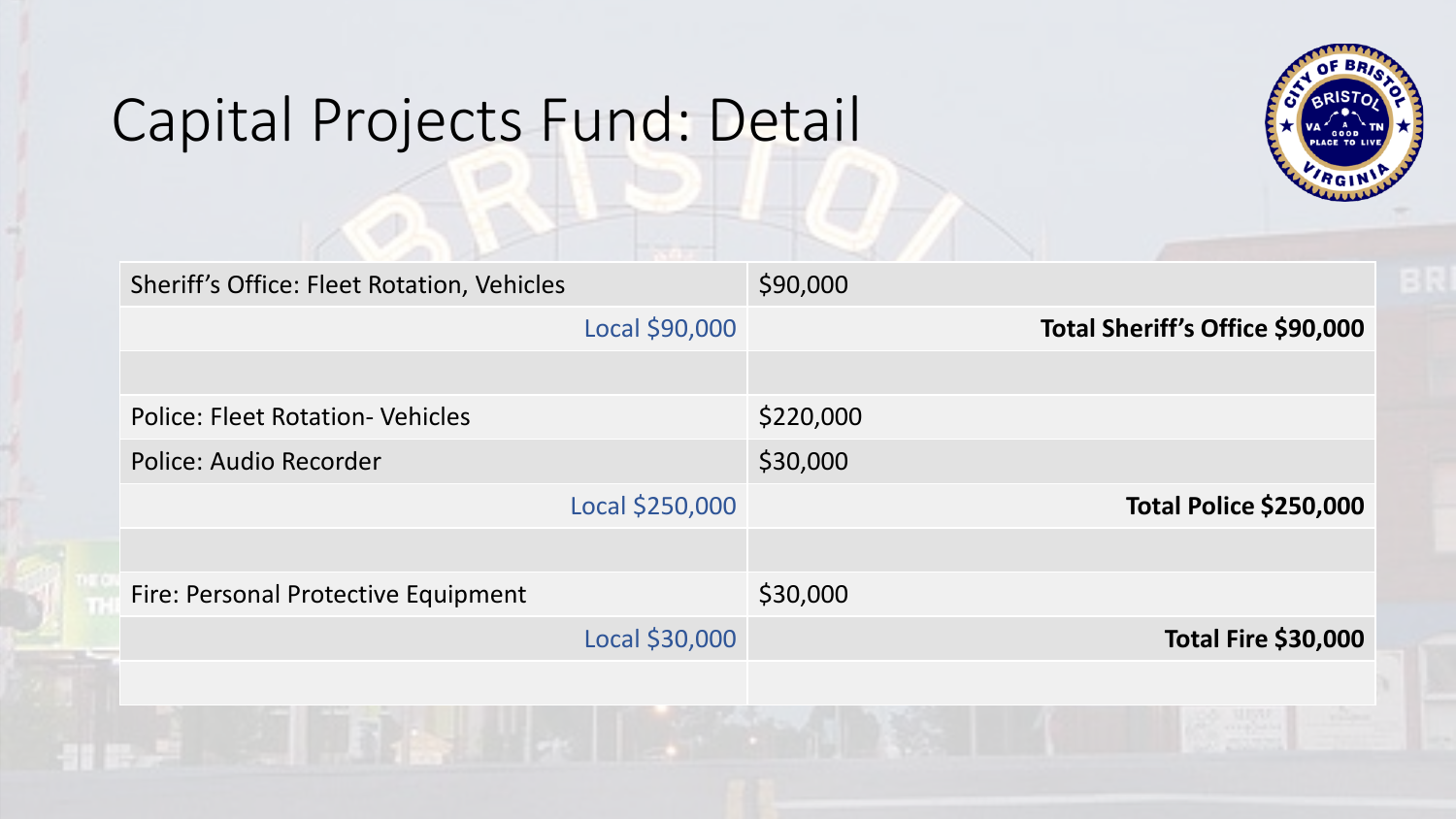### Capital Projects Fund: Detail



| Capital: Lee Highway Phase 1B                        | \$5,687,189                      |
|------------------------------------------------------|----------------------------------|
| Capital: Shared Use Path, Overhill to Clover         | \$192,916                        |
| Capital: Goodson Street Bridge Rehab                 | \$392,850                        |
| Capital: Drainage Improvements                       | \$45,000                         |
| Capital: Shared Use Path, Bonham Road                | \$786,578                        |
| Capital: Euclid-Bob Morrison Signal                  | \$416,348                        |
| Capital: MLK Bridge Rehab                            | \$712,023                        |
| Capital: Fairview Street Bridge Rehab                | \$267,153                        |
| Capital: Lee Highway-Old Airport Intersection        | \$306,647                        |
| Capital: Oak St Bridge Replacement                   | \$482,512                        |
| Local \$98,084 State \$2,127,026 Federal \$7,064,106 | <b>Total Capital \$9,659,216</b> |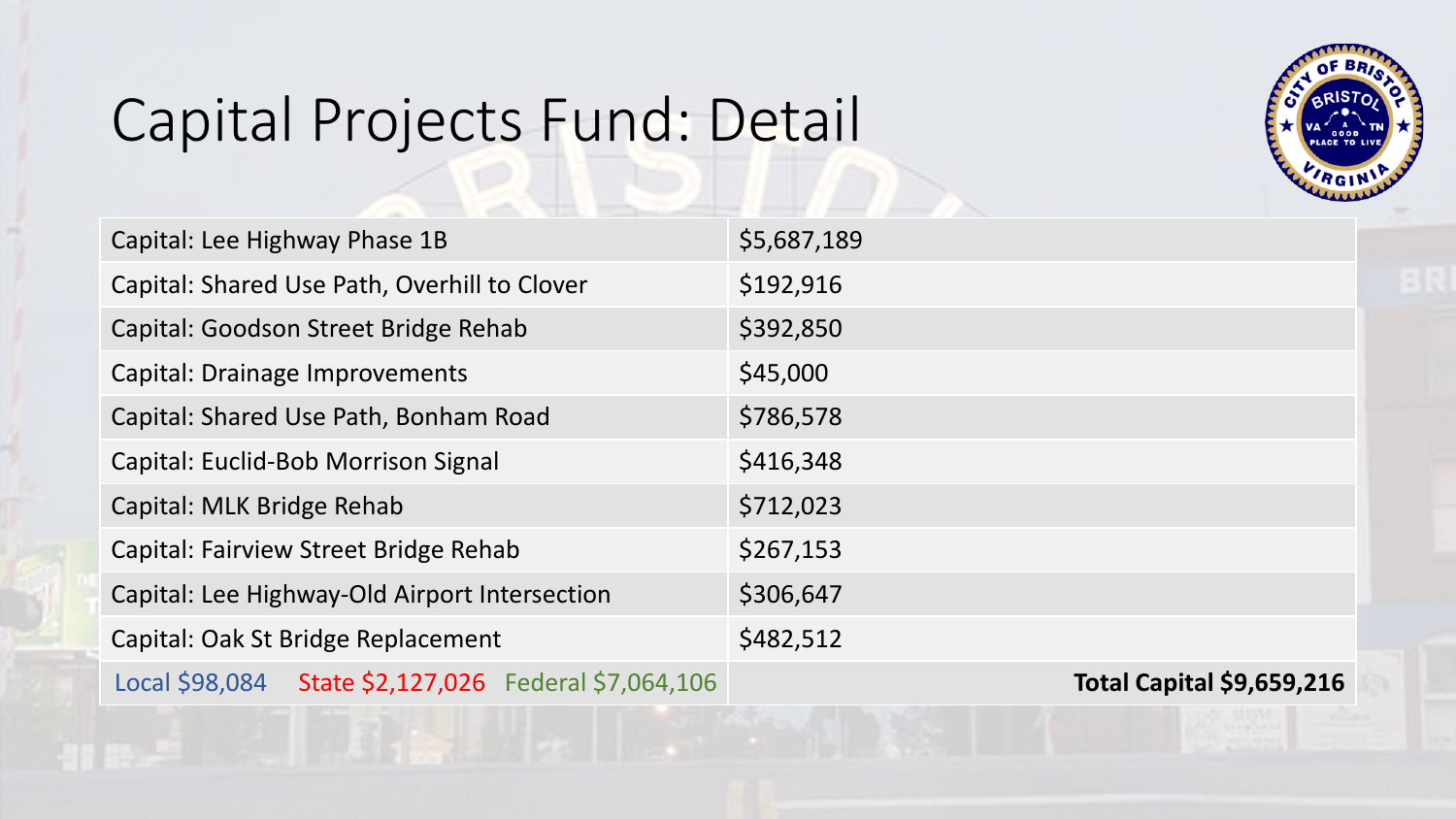

# Financial policies and next steps

**Randall Eads, City Manager**

THE DEW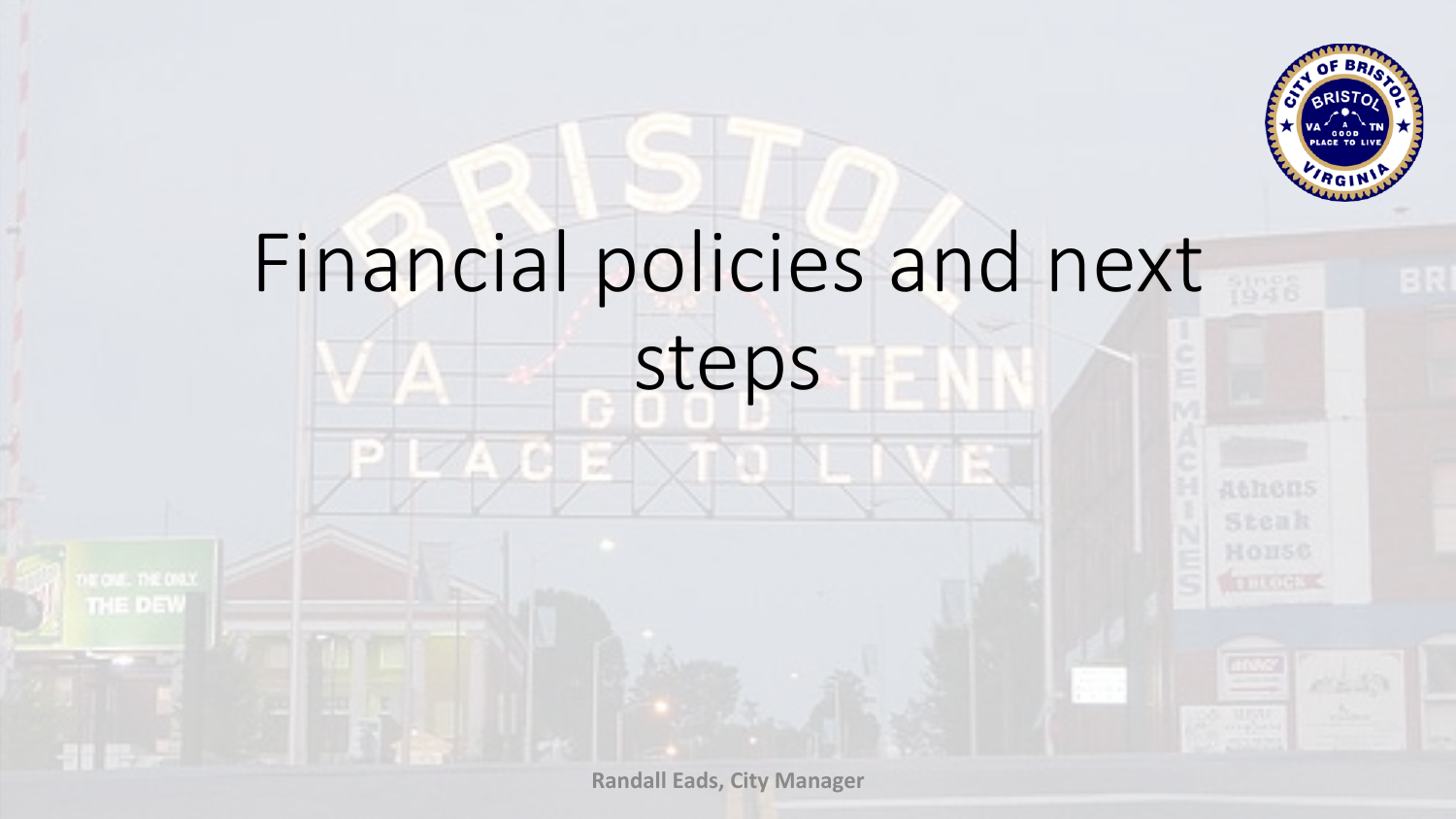### Financial policies

• General Obligation Debt as a Percentage of Assessed Value

| Policy Goal   FY17 Actual   FY18 Actual   FY19 Actual   FY20 |       |       |       | Projected | <b>FY21</b><br><b>Projected</b> |
|--------------------------------------------------------------|-------|-------|-------|-----------|---------------------------------|
| 5%                                                           | 8.37% | 8.38% | 8.15% | $8.10\%$  | 7.95%                           |

• Debt as a Percentage of Operating Expenditures per Fund

|                   | <b>Policy</b><br>Goal | <b>FY 17</b><br><b>Actual</b> | <b>FY18</b><br><b>Actual</b> | <b>FY19</b><br><b>Actual</b> | <b>FY20</b><br><b>Projected</b> | <b>FY21</b><br>Projected |
|-------------------|-----------------------|-------------------------------|------------------------------|------------------------------|---------------------------------|--------------------------|
| Operating<br>Fund | 8%                    | 5.7%                          | 5.7%                         | 6.18%                        | 7.18%                           | 8.92%                    |
| <b>SWDF</b>       | 8%                    | 25.54%                        | 33.91%                       | 32.17%                       | 28.29%                          | 36.52%                   |

• Unassigned Fund Balance

| Policy Goal   FY17 Actual   FY18 Actual   FY19 Actual   FY20 |                |       |         | Projected | <b>FY21</b><br><b>Projected</b> |
|--------------------------------------------------------------|----------------|-------|---------|-----------|---------------------------------|
| $\vert$ 18%                                                  | $\vert$ 13.37% | 24.3% | 127.46% | 23.08%    | $ 27.07\% $                     |